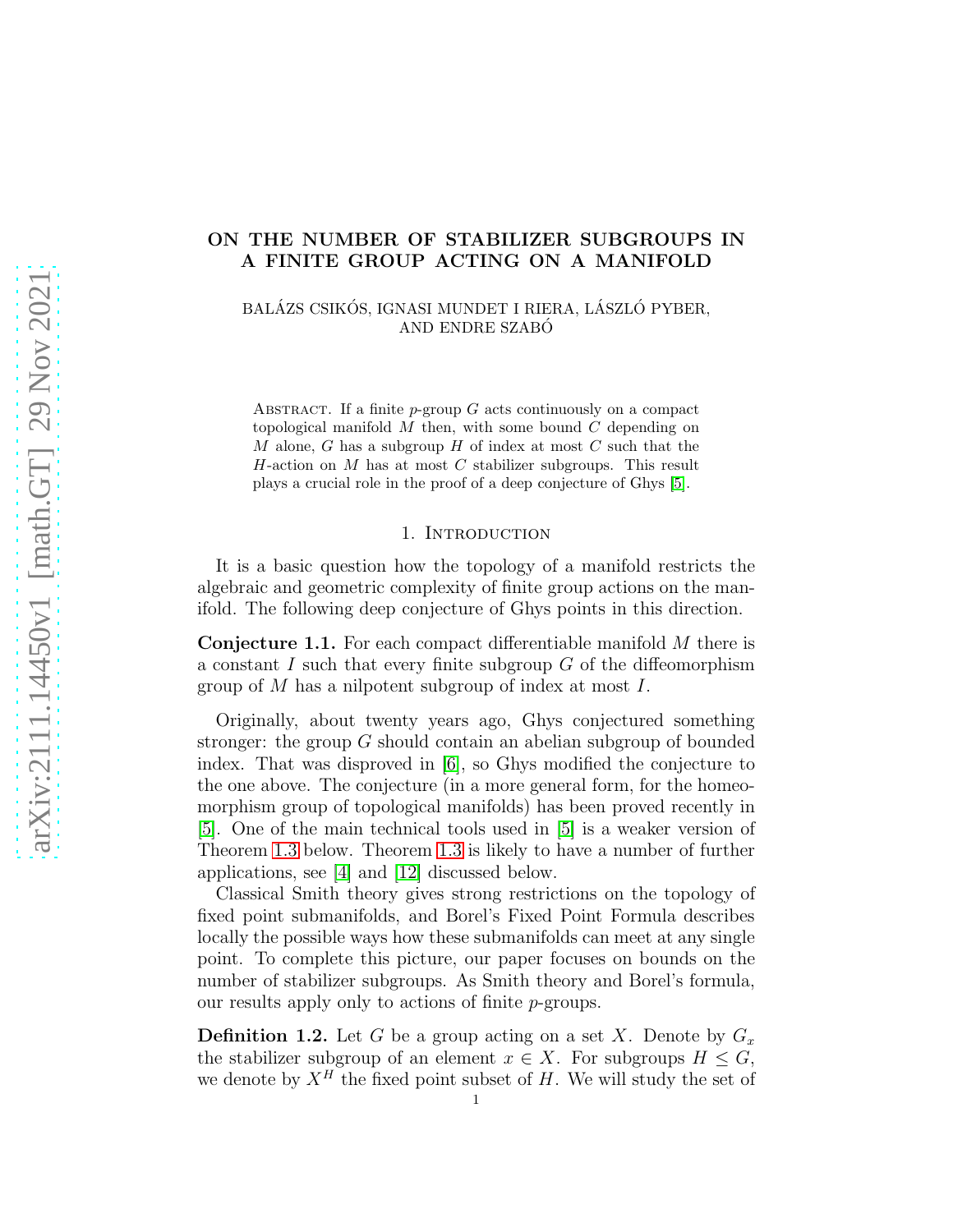all stabilizer subgroups:

$$
Stab(G, X) = \{G_x \mid x \in X\}.
$$

Our main theorem is the following.

<span id="page-1-0"></span>**Theorem 1.3.** Let M be a topological manifold such that  $H_*(M;\mathbb{Z})$ is finitely generated (as an abelian group). Then there is a number C depending on  $\dim(M)$  and  $H_*(M;\mathbb{Z})$  with the following property. For every prime p, every finite p-group G acting continuously on M has a characteristic subgroup  $H \leq G$  of index at most C containing the center of G such that

$$
\big|\operatorname{Stab}(H,M)\big|\leq C.
$$

*Remark* 1.4. In this theorem, it is necessary to consider a subgroup  $H$ . Indeed, let p be a fixed prime,  $n > 0$  an arbitrary natural number,

$$
T^{p-1} = \{(z_1, \ldots, z_p) \in \mathbb{C}^p : z_1 \cdots z_p = 1, |z_i| = 1 \text{ for all } i\}
$$

a  $(p-1)$ -dimensional torus. The subgroup  $H = \{(z_1, \ldots, z_p) \in T^{p-1} :$  $(z_i)^{p^n} = 1$  for all i} of  $T^{p-1}$  acts on  $T^{p-1}$  by left translations, the cyclic group A of order p acts both on  $T^{p-1}$  and H by cyclic permutations of the coordinates  $z_i$ . These actions generate an action of the semidirect product  $G = A \ltimes H$  on  $T^{p-1}$ . This action has  $p^{(p-1)n}$  different stabilizer subgroups, the conjugates of  $A$  in  $G$ , however, each of these intersects the subgroup  $H \triangleleft G$  in the trivial group.

Classical Smith theory allows one to bound the cohomology of fixed point submanifolds, and their complements (see Proposition [2.5\)](#page-4-0). Combining this with Theorem [1.3,](#page-1-0) we can bound the cohomology of many other interesting submanifolds. For example, the following corollary, which is used in [\[5\]](#page-23-0), provides a technique to reduce a statement on arbitrary actions to the study of free actions.

<span id="page-1-1"></span>Corollary 1.5. Let M be a topological manifold such that  $H_*(M;\mathbb{Z})$ is finitely generated (as an abelian group). Then there is a number  $\hat{C}$ depending on  $\dim(M)$  and  $H_*(M;\mathbb{Z})$  with the following property. For every prime p, every finite p-group G acting continuously on M has a characteristic subgroup  $H \leq G$  of index at most  $\check{C}$  containing the center of G such that if K is minimal among the subgroups in  $\text{Stab}(H, M)$ , then the subset  $\mathring{M}^K = \{x \in M \mid H_x = K\}$  is open and

$$
\dim H_*(\mathring{M}^K; \mathbb{F}_p) \leq \mathring{C}.
$$

*Remark* 1.6. If M is connected and the subgroup  $H \leq G$  given by the corollary acts effectively on M, then  $\{1\}$  is the unique minimal element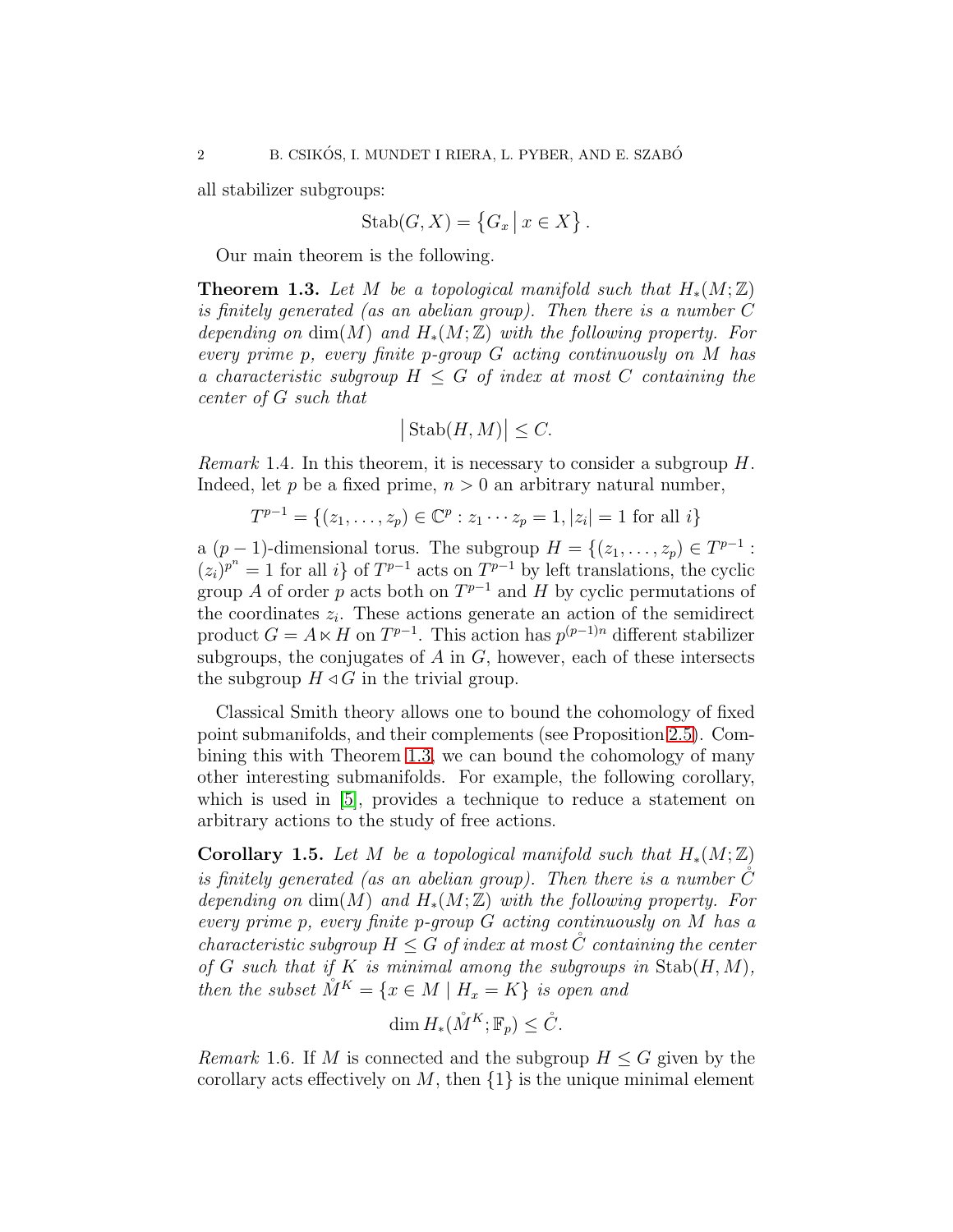in Stab $(H, M)$ , and  $\mathring{M}^{\{1\}}$  is the largest open subset in M where the H-action is free.

<span id="page-2-1"></span>*Remark* 1.7. Similar bound holds for all subgroups  $K \in \text{Stab}(H, M)$ . In general,  $\check{M}^K$  may not be a manifold, just a disjoint union of cohomology manifolds, and we cannot control its singular homology. Instead, we can bound its Borel-Moore homology with compact support:

$$
\dim H^c_*(\mathring{M}^K; \mathbb{F}_p) \leq \mathring{C}.
$$

The above results have many important applications. Theorem [1.3](#page-1-0) and a variation of Corollary [1.5](#page-1-1) play a crucial role in the proof of the Ghys conjecture [\[5\]](#page-23-0). Further applications of Theorem [1.3](#page-1-0) are presented in [\[4\]](#page-22-0). Finally, Theorem [1.3](#page-1-0) is a key ingredient in the proof of the almost fixed point property for compact topological manifolds with non-zero Euler characteristic in  $|12|$ . The latter means that if M is a compact manifold with nonzero Euler characteristic then there exists a constant C with this property: for any continuous action of a finite group  $G$  on M there exists a point  $x \in M$  such that the index of  $G_x$  in G is at most C. Note that, besides Theorem [1.3,](#page-1-0) the proof of the previous result uses the validity of Ghys's original conjecture for homeomorphism groups of compact manifolds with nonzero Euler characteristic.

Recall that the *rank* of a finite group  $G$  is the minimal integer  $r$ such that every subgroup  $H$  of  $G$  is r-generated. A result of Mann and Su [\[11\]](#page-23-3) gives an upper bound on the rank of an elementary abelian p-group  $G$  acting effectively on a compact manifold  $M$  in terms of the dimension and the  $\mathbb{F}_p$ -cohomology of M. In order to prove Theorem [1.3](#page-1-0) we generalize this result to not necessarily compact manifolds and to arbitrary finite groups G.

<span id="page-2-0"></span>Theorem 1.8. Let G be a finite group acting continuously and effectively on a topological manifold M such that  $H_*(M;\mathbb{Z})$  is finitely generated. Then the rank of G is bounded in terms of  $\dim(M)$  and  $H_*(M;\mathbb{Z})$ .

Theorem [1.3](#page-1-0) is about actions of finite p-groups. One is tempted to ask the following far reaching question:

Question 1.9. Let M be a compact topological manifold. Can one find a bound  $C(M)$  such that each finite group G acting continuously on M has a subgroup  $H \leq G$  of index at most  $\tilde{C}(M)$  such that

$$
|\operatorname{Stab}(H,M)| \le \tilde{C}(M)?
$$

This question is probably substantially more difficult than Theorem [1.3,](#page-1-0) and might be out of reach with the tools used in this paper.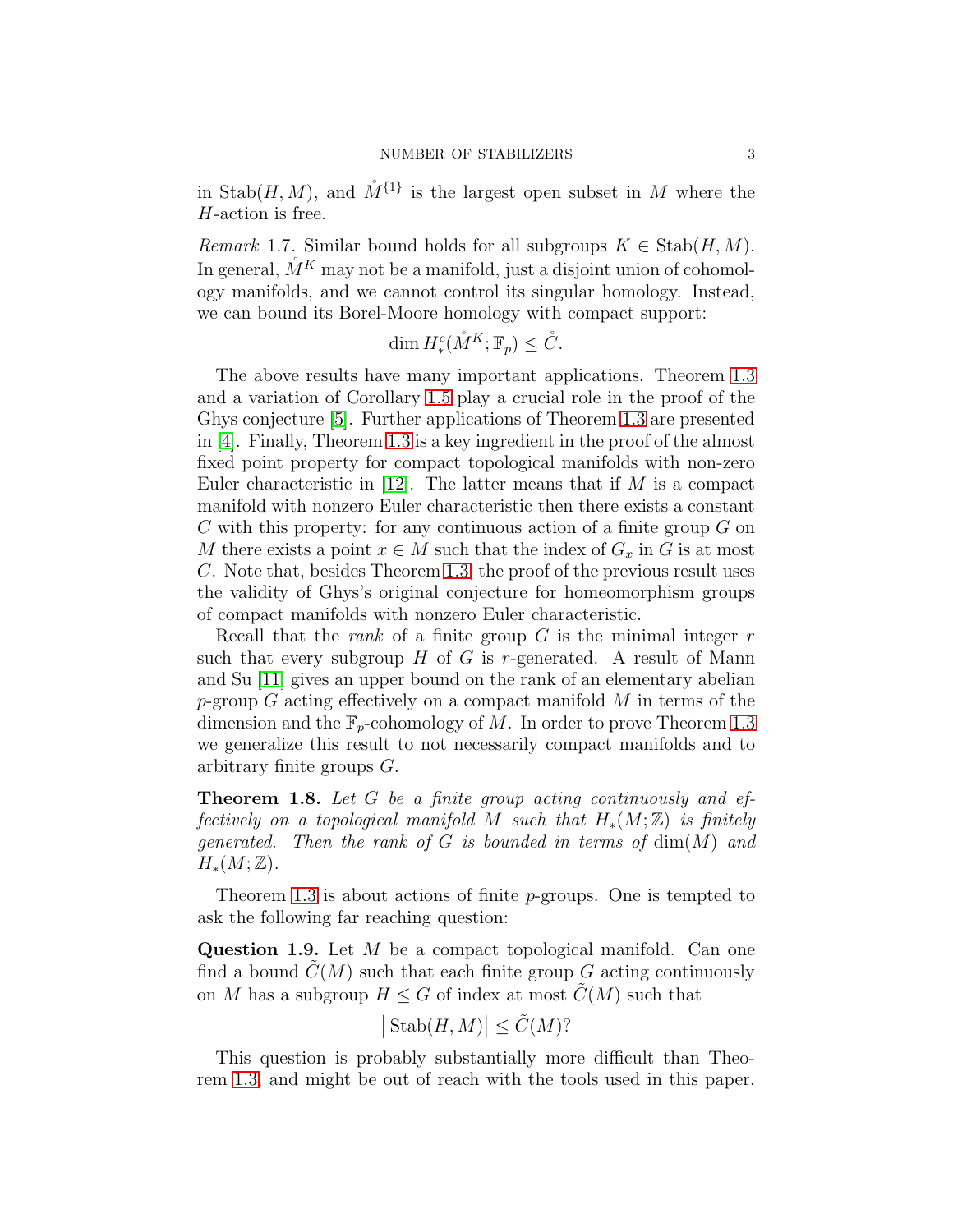Nevertheless, this question is answered affirmatively in [\[13\]](#page-23-4) for the  $n$ dimensional torus or, more generally, for closed oriented  $n$ -manifolds admitting a continuous map of nonzero degree onto an n-dimensional torus.

The structure of the paper is the following. In section [2](#page-3-0) we summarize some facts from Smith theory, on equivariant cohomology, and on group cohomology that will be used later. Section [3](#page-12-0) is devoted to the proof of Theorem [1.8.](#page-2-0) The proof of Theorem [1.3](#page-1-0) is divided into two parts. First we give a topological proof for elementary abelian p-groups in section [4,](#page-15-0) then the case of arbitrary  $p$ -groups is settled inductively in section [5.](#page-18-0) The last section contains the proof of Corollary [1.5](#page-1-1) and Remark [1.7.](#page-2-1)

Acknowledgement. L. Pyber and E. Szabó were supported by the National Research, Development and Innovation Office (NKFIH) Grant K138596. E. Szabó was also supported by the NKFIH Grant K120697. B. Csikós was supported by the NKFIH Grant K128862. The project leading to this application has received funding from the European Research Council (ERC) under the European Union's Horizon 2020 research and innovation programme (grant agreement No 741420). The research of I. Mundet i Riera was partially supported by the grant PID2019-104047GB-I00 from the Spanish Ministeri de Ciència i Innovació.

### 2. Preliminaries

<span id="page-3-0"></span>Throughout this paper,  $p$  always denotes a prime number,  $\mathbb F$  will denote an arbitrary field,  $\mathbb{F}_p$  the field of p elements. A d-dimensional cohomology manifold M over  $\mathbb{F}_p$  will be called shortly a  $\mathfrak{cm}_p$  or dcm<sub>p</sub>. The dimension of a cm<sub>p</sub> M will be denoted by  $\dim_p(M)$ . If, in addition, M is equipped with an (effective) continuous action of the group G, then M is called briefly an (effective)  $G \sim cm_p$  or  $G \sim d$ -cm<sub>p</sub>. Cohomology will always mean sheaf cohomology.

2.1. Orientation sheaf. Every  $\mathfrak{cm}_{p}$  M comes with an *orientation* sheaf  $\mathcal{O}_p$  (see [\[3,](#page-22-1) Definition V-9.1] for a definition), or with more precise notation  $\mathcal{O}_{p,M}$ , if we need to emphasize M. If  $\tilde{M} = \bigcup_{i=1}^{k} M_i$  is the disjoint union of the  $\mathfrak{cm}_p$ 's  $M_i$ , not necessarily of the same dimension, then the orientation sheaf  $\mathcal{O}_{p,\tilde{M}}$  of  $\tilde{M}$  is defined as the sheaf whose restriction onto  $M_i$  is  $\mathcal{O}_{p,M_i}$  for all *i*.

Many of our constructions involving the orientation sheaf will be functorial with respect to open embeddings due to the following simple proposition.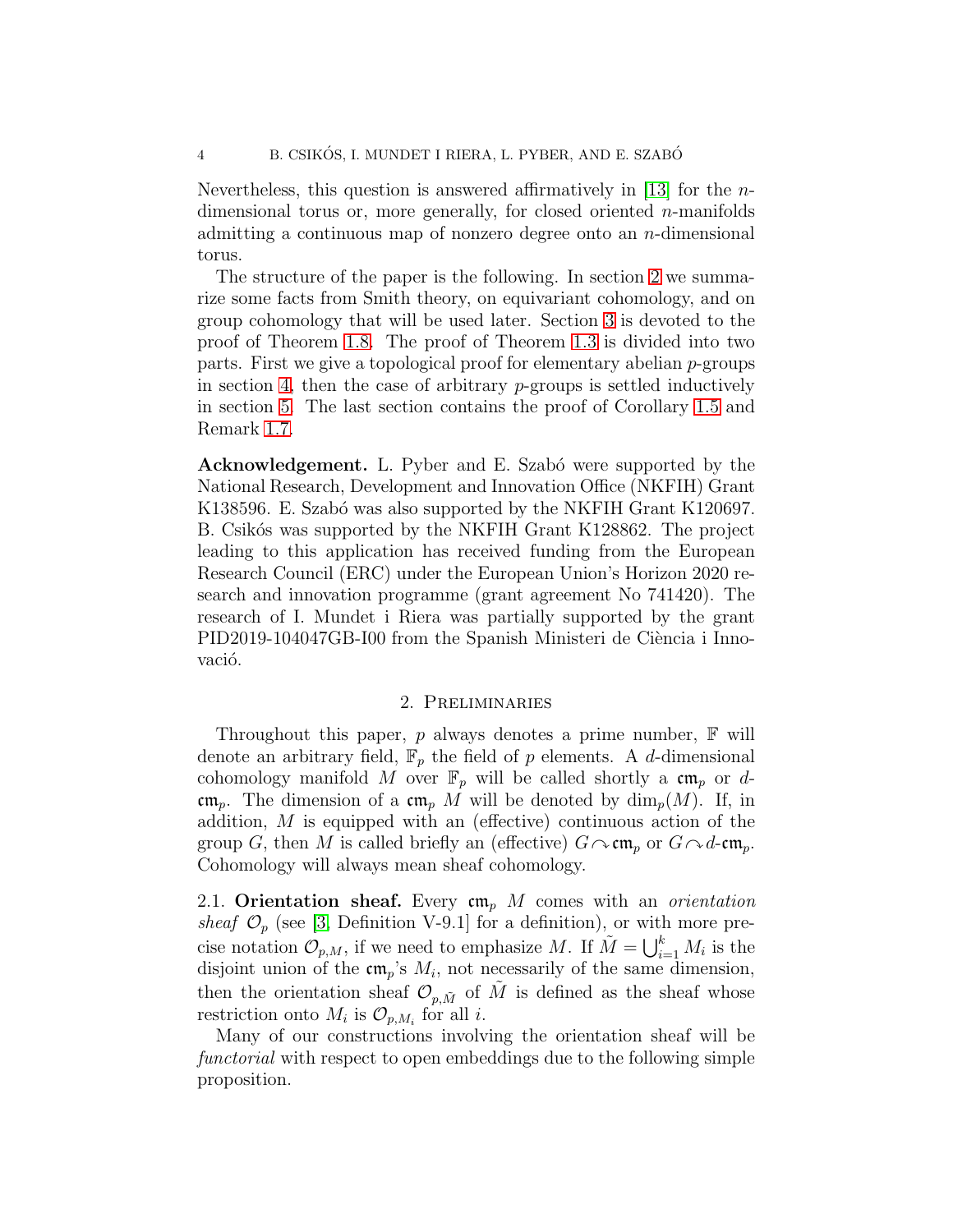**Proposition 2.1.** For any open embedding  $f: N \to M$  of a cm<sub>p</sub> N into a  $\mathfrak{cm}_p$  M, there is a natural isomorphism

$$
\mathcal{O}_{p,N}\stackrel{\cong}{\longrightarrow} f^*\mathcal{O}_{p,M}.
$$

**Definition 2.2.** If G is a discrete group, X is a topological space equipped with a continuous action of  $G$ , or shortly a  $G$ -space, and  $R$ is a commutative unital ring, then a sheaf of R-modules  $\pi: \mathcal{A} \to X$  on X is a G-sheaf if we are given a continuous action  $\tau$  of G on the sheaf space A for which  $\tau_g(\mathcal{A}_x)=\mathcal{A}_{gx}$  and the restriction of  $\tau_g|_{\mathcal{A}_x}:\mathcal{A}_x\to\mathcal{A}_{gx}$ is a module isomorphism for every  $g \in G$  and  $x \in X$ .

The most important examples of G-sheaves in this paper are the orientation sheaves of cohomology manifolds with a group action.

<span id="page-4-4"></span>**Proposition 2.3.** For a  $G \sim cm_p M$ , the action of G on M can be lifted in a unique natural way to a G-action on the sheaf space of  $\mathcal{O}_{p,M}$ , providing a natural G-sheaf structure on  $\mathcal{O}_{p,M}$ .

Proof. Follows immediately from the functoriality of the orientation sheaf.  $\Box$ 

<span id="page-4-5"></span>**Lemma 2.4.** If a d-cm<sub>p</sub> M has C connected components, then  $C =$  $\dim H_c^d(M, \mathcal{O}_p).$ 

*Proof.* By Poincaré duality [\[3,](#page-22-1) V-9.2],  $H_c^d(M, \mathcal{O}_p)$  is isomorphic to the Borel-Moore homology  $H_0^c(M, \mathbb{F}_p)$  with compact support, and the latter is isomorphic to the free  $\mathbb{F}_p$ -module generated by the connected components of M, see [\[3,](#page-22-1) V-5.14]. This implies the equality.  $\Box$ 

2.2. **Smith theory.** Smith theory studies the fixed point set  $F$  of a  $\mathbb{Z}_p$ -action on a cm<sub>p</sub> M. The connected components of F are known to be  $\mathfrak{cm}_p$ 's, and a theorem of Smith and Floyd provides a bound on  $\dim H_c^*(F, \mathcal{O}_p)$  and  $\dim H_c^*(M \setminus F, \mathcal{O}_p)$  in terms of  $\dim H_c^*(M, \mathcal{O}_p)$ . These results extend to arbitrary p-group actions by a simple induction.

<span id="page-4-0"></span>**Proposition 2.5.** Let G be a finite p-group, and M a  $G \sim cm_n$ . Then each connected component F of  $M^G$  is a  $\mathfrak{cm}_p$ ,  $\dim_p(F) \leq \dim_p(M)$ , and we have an isomorphism

<span id="page-4-2"></span>
$$
(1) \t\t \t\t \mathcal{O}_{p,M}|_F \cong \mathcal{O}_{p,F}
$$

which is natural with respect to open embeddings. If M is connected and the G-action is non-trivial then  $\dim_p(F) \leq \dim_p(M) - 1$ .

Furthermore, we have the inequalities

<span id="page-4-1"></span>(2) 
$$
\dim H_c^*\big(M^G;\mathcal{O}_p\big) \leq \dim H_c^*(M;\mathcal{O}_p),
$$

<span id="page-4-3"></span>(3)  $\dim H_c^*(M \setminus M^G; \mathcal{O}_p) \leq 2 \dim H_c^*(M; \mathcal{O}_p).$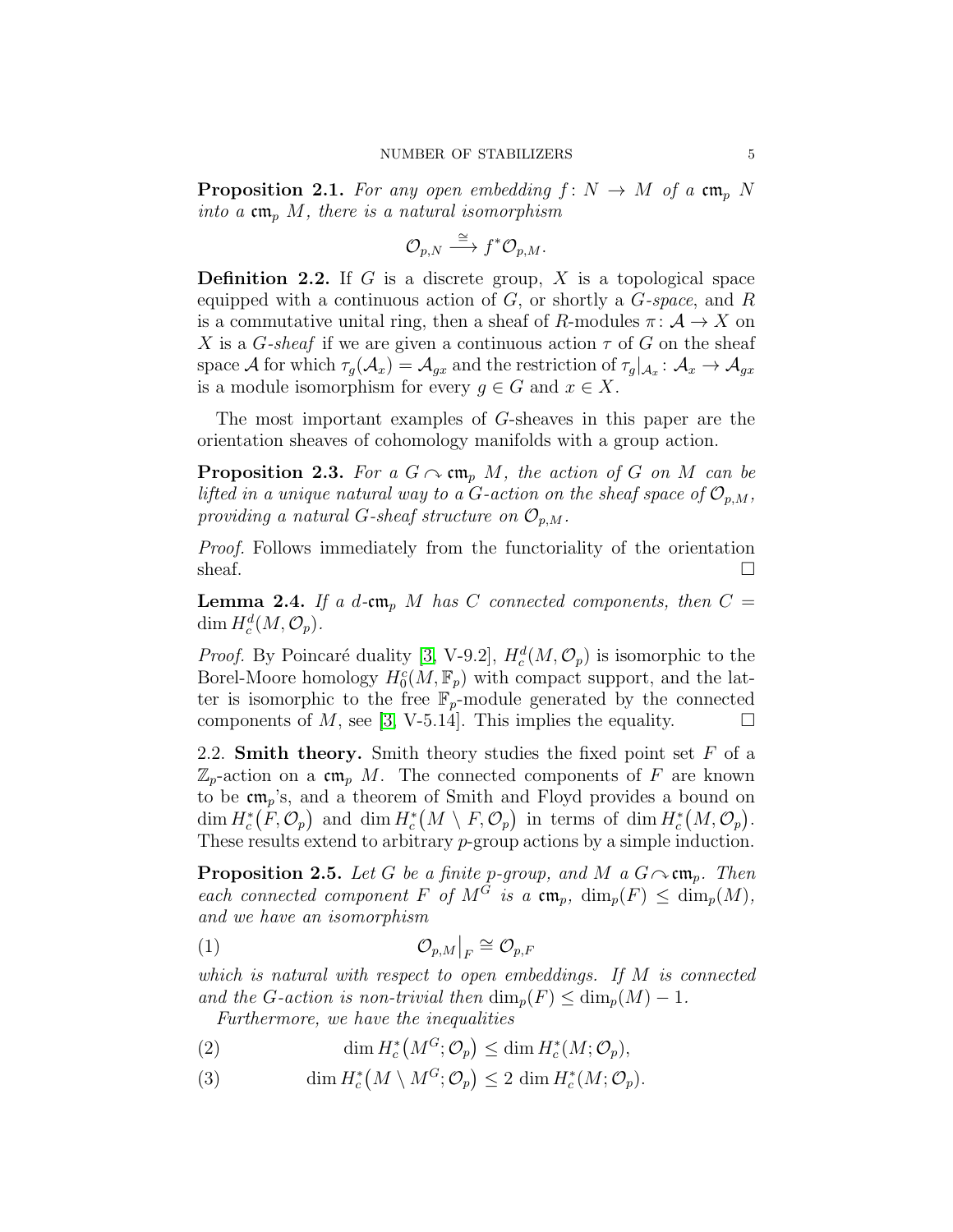*Proof.* First we prove the statements on F and inequality [\(2\)](#page-4-1) by induction on  $|G|$ .

Assume first that  $G \cong \mathbb{Z}_p$ . Theorem V-20.1 in [\[3\]](#page-22-1) implies that F is a homology manifold over  $\mathbb{F}_p$  of dimension  $\dim_p(F) \leq \dim_p(M)$ , and gives us an isomorphism [\(1\)](#page-4-2) which depends only on the choice of a generator of G. Once such a generator is fixed, the isomorphisms corresponding to that generator behave in a natural way with respect to open embeddings. It is stated after the proof of [\[3,](#page-22-1) Theorem V-20.2], that F is a  $\mathfrak{cm}_p$  as well.

Next we prove that if  $M$  is connected and the  $G$ -action is nontrivial then  $\dim_p(F) \neq \dim_p(M)$ . Suppose, on the contrary, that  $\dim_p(F)$  =  $\dim_n(M)$ . Then F is open by [\[3,](#page-22-1) Corollary V-16.19], and it is closed as well. As M is connected and  $F \neq \emptyset$ , we must have  $F = M$ . This contradicts the effectiveness of the action.

Finally, inequality [\(2\)](#page-4-1) for  $G = \mathbb{Z}_p$  is guaranteed by the Smith–Floyd theorem [\[3,](#page-22-1) Theorem II-19.7].

Next we do the induction step. Choose a subgroup  $A \cong \mathbb{Z}_p$  in the center of G. If F is a connected component of  $M^G$ , and  $\dot{N}$  is the connected component of  $M^A$  containing F, then N and  $GN \subseteq M^A$  are  $\operatorname{cm}_p$ 's and we have  $\dim_p(N) = \dim_p(GN) < \dim_p(M)$  by the induction hypothesis applied to the A-action on  $M$ . As the action of  $A$  on  $GN$ is trivial, there is a canonical  $G/A$  action on  $GN$  and F is a connected component of  $(GN)^{G/A}$ . Applying the induction hypothesis again to this  $(G/A)$ -action, we see that our statements hold for F. Observe that the recursive construction of the isomorphism [\(1\)](#page-4-2) depends on the choice of a composition series of  $G$ , and a choice of a generator in each composition factor, but if these data are fixed for  $G$ , then the resulting isomorphisms will behave naturally with respect to open embeddings.

As for inequality [\(2\)](#page-4-1), the induction hypothesis yields

$$
\dim H_c^*\big(M^G; \mathcal{O}_p\big) = \dim H_c^*\big((M^A)^{G/A}; \mathcal{O}_p\big) \le \dim H_c^*\big(M^A; \mathcal{O}_p\big) \le \dim H_c^*(M; \mathcal{O}_p).
$$

Inequality [\(3\)](#page-4-3) follows from inequality [\(2\)](#page-4-1) by the long exact sequence of the pair  $(M, M \setminus M^G)$  for cohomology with compact support (see [\[3,](#page-22-1) II-10.3]).

2.3. Equivariant cohomology. Here we briefly recall the definition of equivariant cohomology with compact support, denoted by  $H^*_{G,c}(M; -)$ , group cohomology, denoted by  $H^*(G; -)$ , and some basic tools for their computation. Our main goal is to give a proof of the following three propositions, that will be needed later.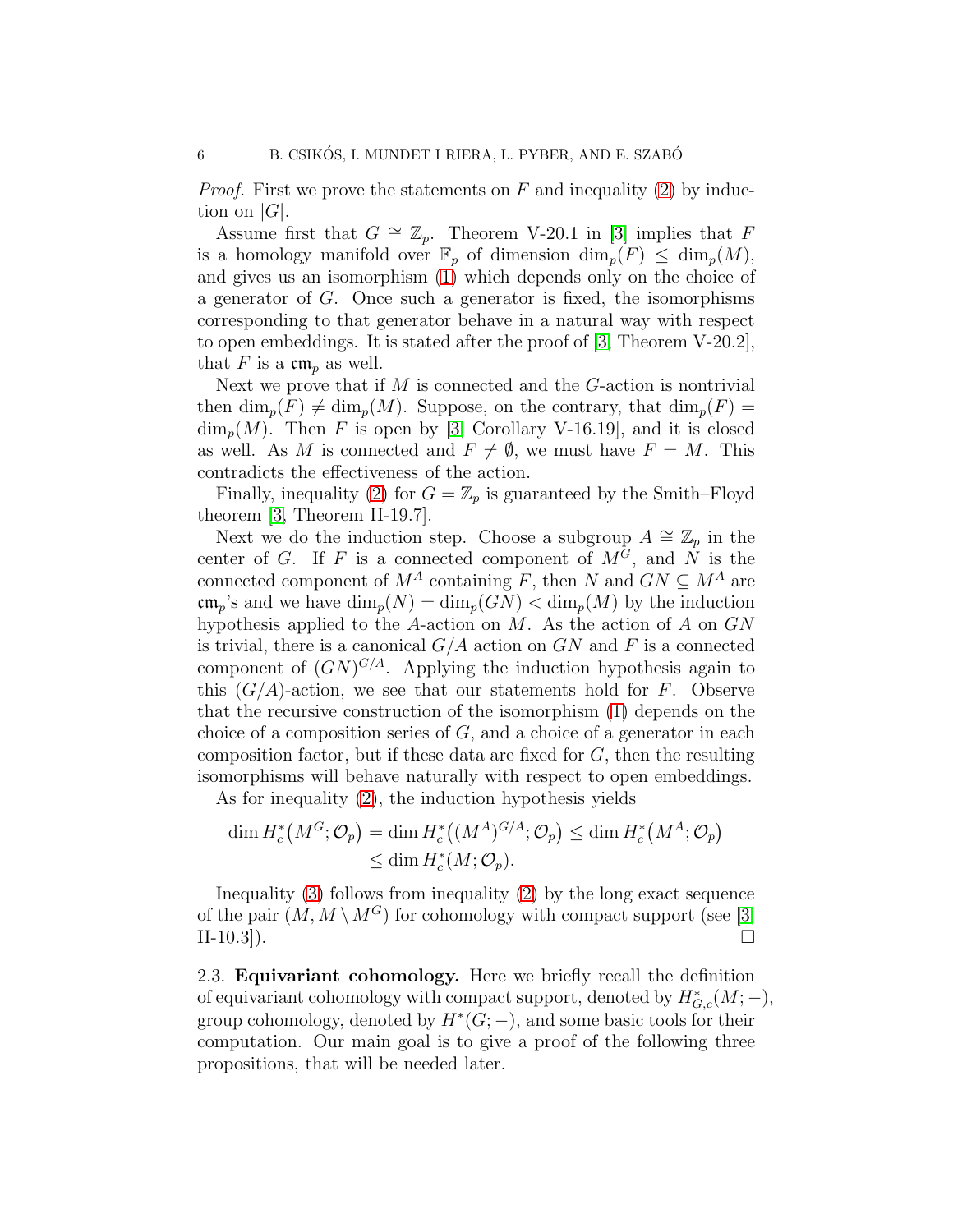<span id="page-6-0"></span>**Proposition 2.6.** Let G be a finite p-group, M a  $G \sim cm_p$ . Assume that the fixed point sets of the normal subgroups  $H_1, \ldots, H_k$  of G are pairwise disjoint. If  $F = \bigcup_{i=1}^k M^{H_i}$  is their union, and  $U = M \setminus F$ , then we have a long exact sequence

 $\cdots H^d_{G,c}(U; \mathcal{O}_{p,U}) \to H^d_{G,c}(M; \mathcal{O}_{p,M}) \to H^d_{G,c}(F; \mathcal{O}_{p,F}) \to H^{d+1}_{G,c}(U; \mathcal{O}_{p,U}) \cdots,$ which is functorial for G-equivariant open embeddings.

<span id="page-6-3"></span><span id="page-6-1"></span>**Proposition 2.7.** Let G be a finite group, and M a  $G \sim cm_n$ .

(a) If the action of  $G$  is free, then

 $H^*_{G,c}(M; \mathcal{O}_{p,M}) \cong H^*_c(M/G; \mathcal{O}_{p,M/G}).$ 

<span id="page-6-4"></span>(b) If  $G = K \times L$  and the stabilizer of each point of M is the subgroup L, then

$$
H^*_{G,c}(M; \mathcal{O}_{p,M}) \cong H^*(L; \mathbb{F}_p) \otimes H^*_c(M/G; \mathcal{O}_{p,M/G}).
$$

These isomorphisms are natural transformations for G-equivariant open embeddings.

<span id="page-6-2"></span>**Proposition 2.8.** Let G be a finite group, and M a  $G \sim cm_p$ . Then there exists a spectral sequence

(4) 
$$
\mathbb{E}_t^{i,j} \Longrightarrow H_{G,c}^{i+j}(M; \mathcal{O}_p), \qquad \mathbb{E}_2^{i,j} = H^i\big(G; H_c^j(M; \mathcal{O}_p)\big),
$$

which is functorial in M with respect to G-equivariant open embeddings.

Actually, it will be more convenient to formulate and prove these propositions in a more general form. Here are the details.

The following construction is due to A. Borel (see [\[2,](#page-22-2) Section IV-3.1). Let G be a topological group and choose a universal principal  $G$ bundle  $EG \to BG$ . If X is a G-space, then there is an associated bundle  $(EG \times X)/G \to BG$  with fiber X, the total space  $X_G = (EG \times X)/G$  of which is called the *homotopy quotient of X*. Assuming  $G$  is a compact Lie group, Borel approximates EG by a compact N-universal principal bundle. Using that he obtains an approximation  $X_G^{(N)}$  of  $X_G$ , and studies its cohomology groups (or rather their limits as  $N \to \infty$ ). These are called the *equivariant cohomology groups of*  $X$ . In this paper, we use the version which uses cohomology with compact support,  $H_c^*(\tilde{X}_G, -)$ . However, it is more convenient for us to use a different (but equivalent) approach due to Grothendieck [\[7\]](#page-23-5).

Suppose now that G is a discrete group. If we are given a G-sheaf  $A$ of R-modules on the G-space  $X$ , then we can consider the R-module  $\Gamma_c^G(\mathcal{A})$  of G-equivariant sections of  $\mathcal A$  with compact support. The functor  $\Gamma_c^G(-)$  is left exact, so it gives rise to the right derived functors  $R^i \Gamma_c^G(-)$ .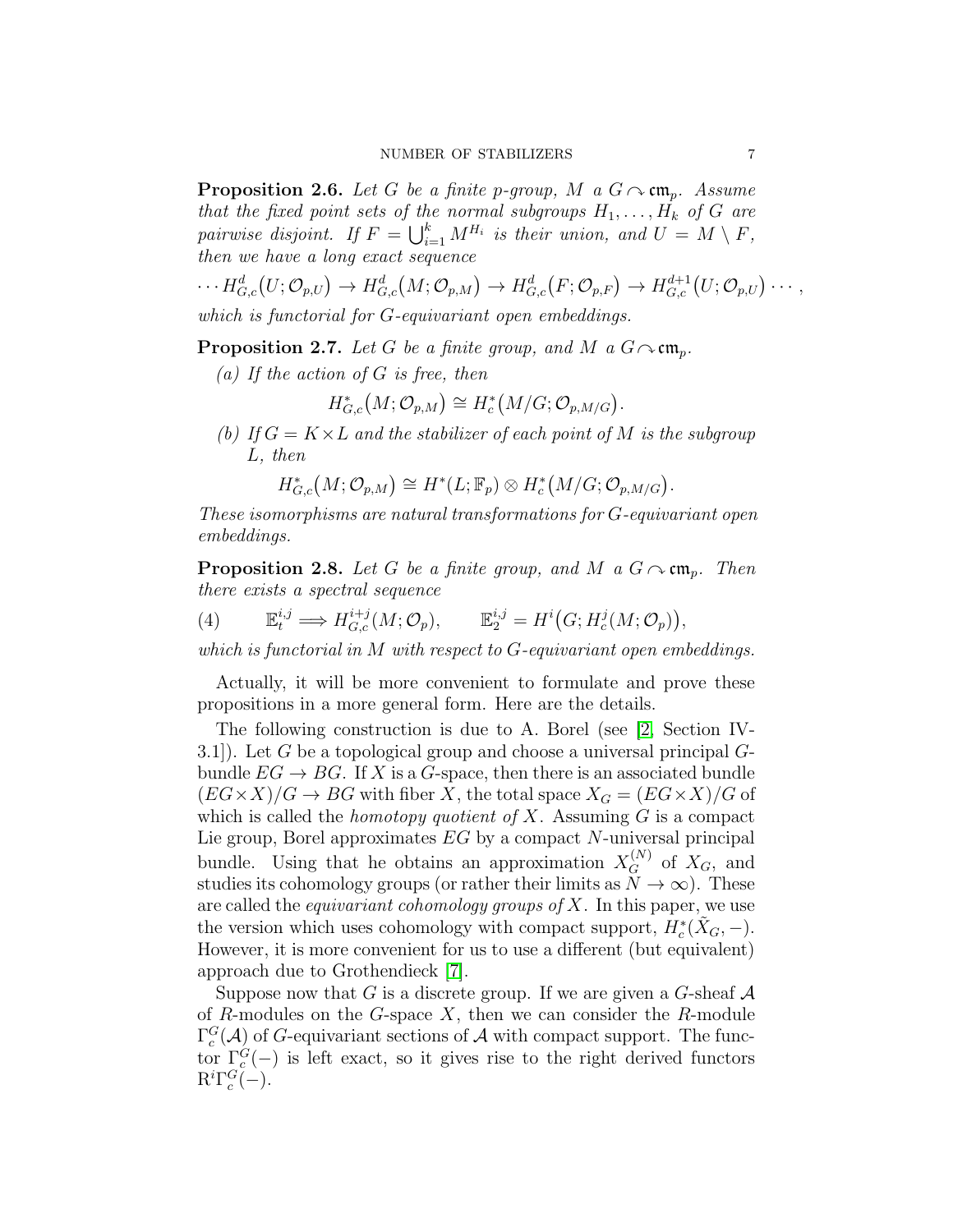**Definition 2.9** (Grothendieck  $[7, \text{ Section } 5.7]$ ). The *i*-dimensional equivariant sheaf cohomology of the G-sheaf  $A$  of R-modules on the G-space X with compact support is the R-module<sup>[1](#page-7-0)</sup>

$$
H^i_{G,c}(X; \mathcal{A}) = \mathrm{R}^i \Gamma^G_c(\mathcal{A}).
$$

We'll need another derived functor, also defined by Grothendieck.

**Definition 2.10.** Let X be a G-space, and  $f: X \rightarrow X/G$  be the quotient map. For a G-sheaf  $\mathcal A$  on X let  $f_*^G(\mathcal A)$  denote the subsheaf of G-invariant elements of the sheaf  $f_*(\mathcal{A})$ . The functor  $f_*^G$  is left exact,  $\mathrm{R}^i f^G_*$  denotes its *i*-th derived functor.

The notion of group cohomology is an important special case of equivariant cohomology.

**Definition 2.11.** Let G be a discrete group, V an  $RG$ -module. Let V be the G-sheaf on a one point space  $\{p\}$ , with stalk V at p, where G acts on the stalk via the RG-module structure. Then the group cohomology of G with coefficients in V is

$$
H^*(G; V) = H^*_{G,c}(\{p\}; V).
$$

The cohomology ring<sup>[2](#page-7-1)</sup> of abelian groups is well-known. We collect here some useful facts.

<span id="page-7-2"></span>**Proposition 2.12.** Let G be an elementary abelian p-group of rank  $r$ .

- (a) For  $p = 2$ , we have  $H^*(G; \mathbb{F}_2) = \mathbb{F}_2[t_1, \ldots, t_r]$  with  $\deg(t_i) = 1$ for all i.
- (b) If  $p \geq 3$ , then  $H^1(G; \mathbb{F}_p)$  is naturally isomorphic to  $\text{Hom}(G, \mathbb{F}_p)$ , the Bockstein homomorphism  $\beta^1$ :  $H^1(G; \mathbb{F}_p) \hookrightarrow H^2(G; \mathbb{F}_p)$  is injective, and

$$
H^*(G; \mathbb{F}_p) = \Lambda^*\big(H^1(G; \mathbb{F}_p)\big) \otimes S^*\big(\beta^1(H^1(G; \mathbb{F}_p))\big)
$$

where, for a vector space V over  $\mathbb{F}_p$ ,  $\Lambda^*(V)$  and  $S^*(V)$  denote the Grassmann algebra and the symmetric algebra of  $V$ . In particular, for all d, we have a natural isomorphism

$$
H^{d}(G; \mathbb{F}_{p}) = \bigoplus_{l+2s=d} \Lambda^{l}(\text{Hom}(G; \mathbb{F}_{p})) \otimes S^{s}(\text{Hom}(G; \mathbb{F}_{p})).
$$

<span id="page-7-3"></span>(c) For all p, we have

$$
\dim H^d(G; \mathbb{F}_p) = \binom{d+r-1}{d} = \binom{d+r-1}{r-1},
$$

<span id="page-7-0"></span><sup>1</sup>Grothendieck used the notation  $H_c^i(X; G, \mathcal{A})$  for this group.

<span id="page-7-1"></span><sup>&</sup>lt;sup>2</sup>In this paper, we neither define, nor use the ring structure, but it is easier to describe these cohomology groups in terms of rings.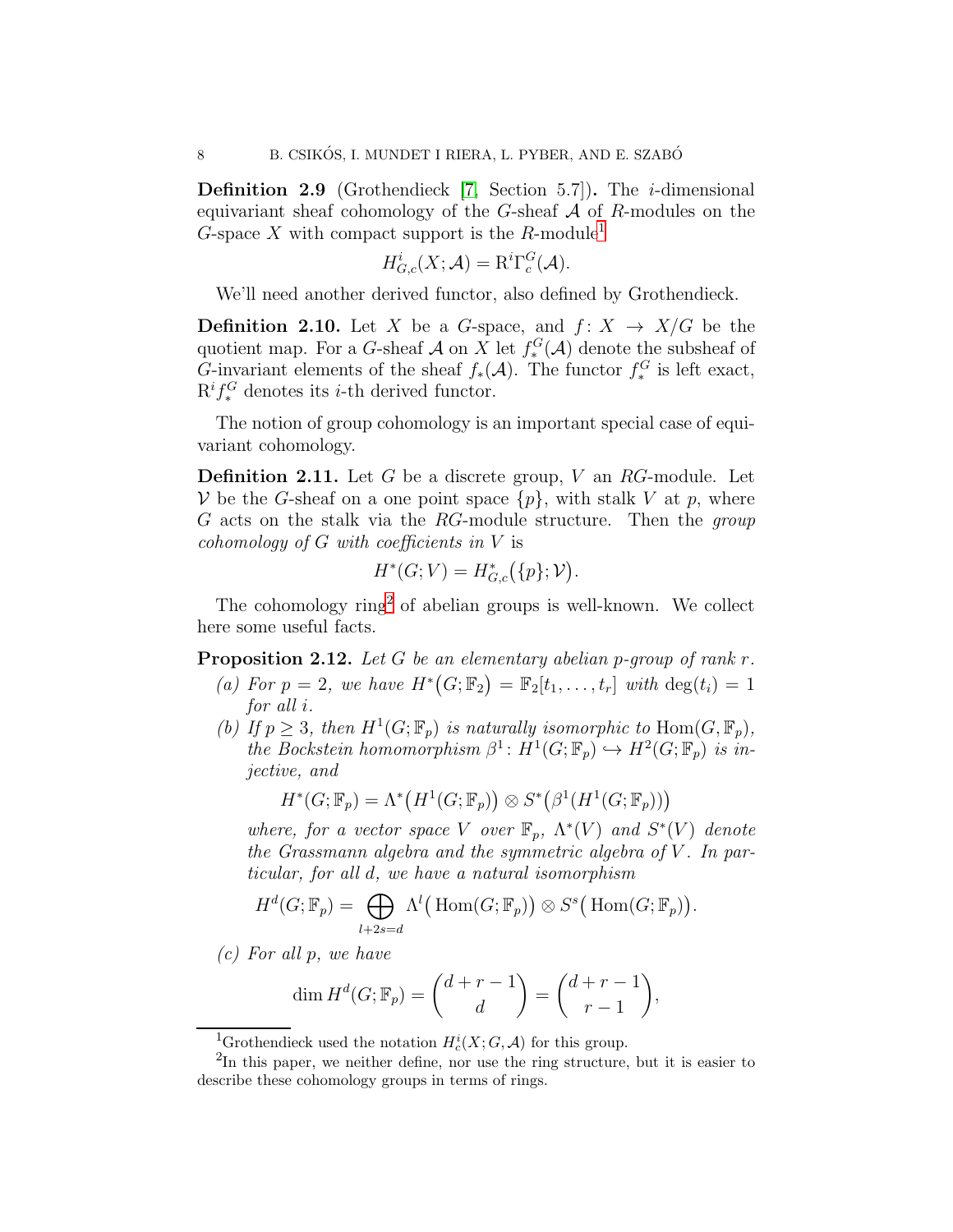and

$$
\dim H^d(G; \mathbb{F}_p) = \frac{d+1}{r+d} \dim H^{d+1}(G; \mathbb{F}_p).
$$

<span id="page-8-1"></span>(d) For any finite dimensional 
$$
\mathbb{F}_pG
$$
-module  $V$ , we have

$$
\dim H^d(G;V) \le \dim H^d(G; \mathbb{F}_p) \dim(V).
$$

*Proof.* The cohomology ring of  $\mathbb{Z}_p$  is described in [\[2,](#page-22-2) IV-2.1(3)]. Statements (a), (b), (c) for  $G = \mathbb{Z}_p^d$  follow from the Künneth formula.

To prove (d) we recall that any short exact sequence of  $\mathbb{F}_p$ G-modules  $0 \to W' \to W \to W'' \to 0$  gives rise to a long exact sequence

$$
0 \to H^0(G;W') \to H^0(G;W) \to H^0(G;W'') \to
$$
  

$$
\to H^1(G;W') \to H^1(G;W) \to H^1(G;W'') \to \dots,
$$

which implies the inequality

$$
\dim H^i(G;W) \le \dim H^i(G;W') + \dim H^i(G;W'').
$$

It is well-known that a finite p-group has only unipotent representations in characteristic p, hence V has a filtration  $V = V_d > V_{d-1} >$  $\cdots > V_0 = 0$  such that the induced G-action on grV is trivial. Then the previous inequality yields

$$
\dim H^i(G; V_i) \le \dim H^i(G; V_{i-1}) + \dim H^i(G; V_i/V_{i-1})
$$
  
= 
$$
\dim H^i(G; V_{i-1}) + \dim H^i(G; \mathbb{F}_p),
$$

and a simple induction completes the proof.

Now we construct an equivariant analogue of the fundamental long exact cohomology sequence associated to a closed subspace of a space.

<span id="page-8-0"></span>**Lemma 2.13.** Let G be a finite group,  $\mathcal I$  be an injective G-sheaf of Rmodules over the G-space X. Then the stalk  $\mathcal{I}_x$  of  $\mathcal I$  at x is an injective  $RG_x$ -module for any  $x \in X$ .

*Proof.* By [\[7,](#page-23-5) Proposition 5.1.2] we can embed  $\mathcal I$  into an injective  $G$ sheaf of the form  $\mathcal{J} = \prod_{x \in X} \mathcal{J}(x)$ , where each  $\mathcal{J}(x)$  is a skyscraper sheaf at x with values in some injective  $RG_x$ -module. Since  $\mathcal I$  is injective, it must be a direct summand, hence the stalk  $\mathcal{I}_x$  is a direct summand of  $\mathcal{J}_x$ . Therefore  $\mathcal{I}_x$  is injective as an  $RG_x$ -module.  $\Box$ 

**Definition 2.14** ([\[3,](#page-22-1) I-2.6]). Let  $A \subseteq X$  be a locally closed subset of X, A a sheaf of R-modules on A. The extension  $A^X$  of A onto X by zero is the sheaf on  $X$  determined uniquely by the conditions that its restriction onto A is the sheaf A, while its restriction onto  $X \setminus A$  is the 0 sheaf on  $X \setminus A$ .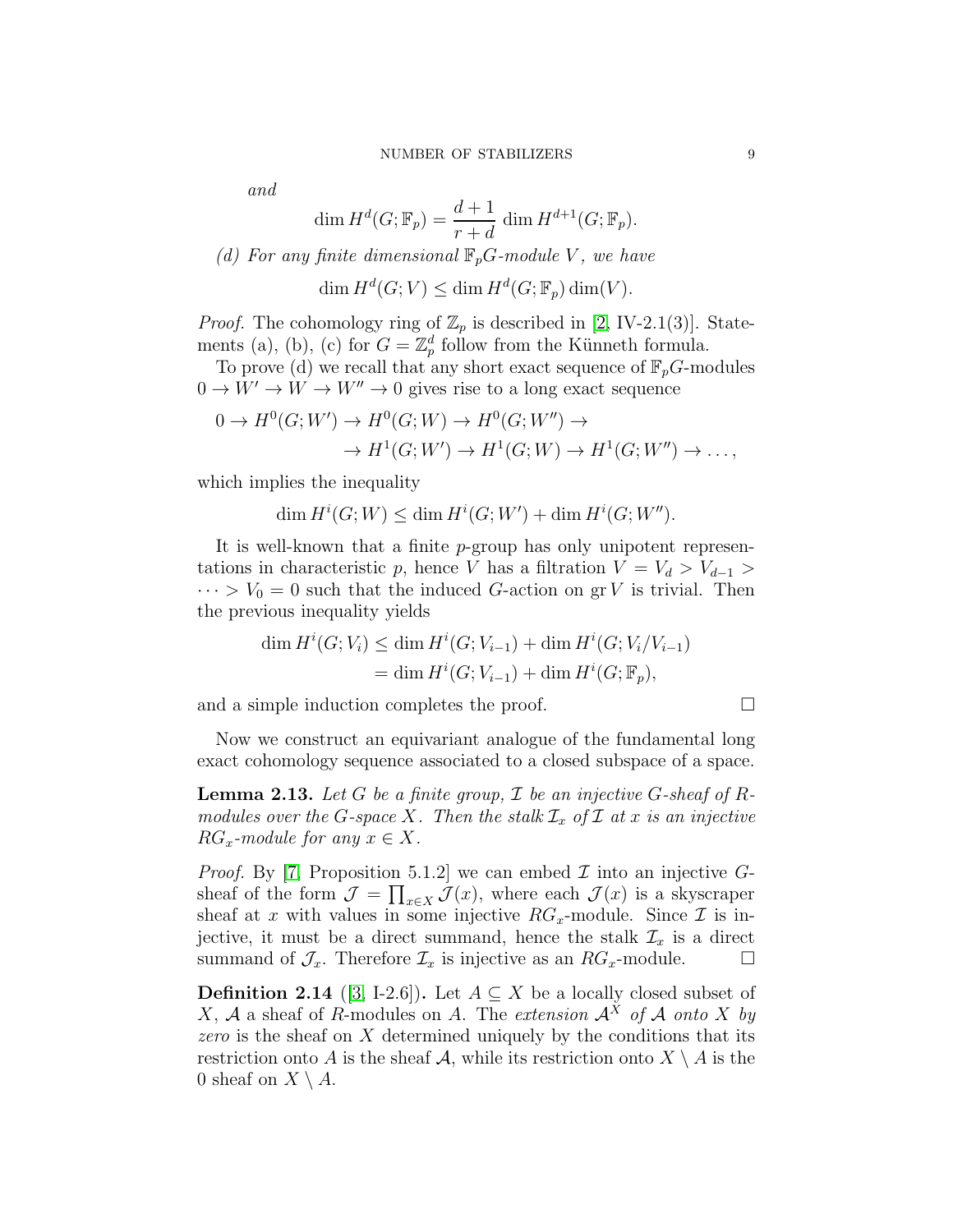If X is a G-space and A is G-invariant, then extension by 0 is an exact functor from the category of  $G$ -sheaves of  $R$ -modules on  $A$  to the category of G-sheaves of R-modules on X.

<span id="page-9-0"></span>**Lemma 2.15.** Let  $G$  be a finite group,  $X$  be a locally compact Hausdorff G-space,  $A \subseteq X$  a G-invariant closed or open subset,  $\mathcal I$  an injective G-sheaf on A. Then  $H_{G,c}^n(X, \mathcal{I}^X) = 0$  for  $n > 0$ .

*Proof.* Let  $f: X \to Y = X/G$  be the quotient map. By [\[7,](#page-23-5) Section 5.7], there is a spectral sequence  $I_t^{i,j} \Longrightarrow H_{G,c}^{i+j}(X, \mathcal{I}^X)$  with second page

$$
I_2^{i,j} = H_c^i(Y, \mathbf{R}^j f_*^G(\mathcal{I}^X)).
$$

By [\[7,](#page-23-5) Theorem 5.3.1]  $\mathbb{R}^j \mathcal{F}^G(\mathcal{I}^X)$  is a sheaf over Y, the stalk of which at  $y = f(x)$  is  $H^j(G_x, \mathcal{I}_x^X)$ . Since  $\mathcal{I}_x^X = \mathcal{I}_x$  is injective for  $x \in A$  by Lemma [2.13,](#page-8-0) and  $\mathcal{I}_x^X = 0$  for  $x \notin A$ ,  $\mathbb{R}^j f_*^G(\mathcal{I}^X)$  is the 0 sheaf for  $j > 0$ . This implies that the spectral sequence degenerates at the second page and

$$
H_{G,c}^{n}(X, \mathcal{I}^{X}) = H_{c}^{n}(Y, f_{*}^{G}(\mathcal{I}^{X})) = H_{c}^{n}(Y, f_{*}^{G}(\mathcal{I})^{Y}).
$$

As A is G-invariant and either open or closed in X,  $B = f(A)$  is open or closed in Y. Thus, according to  $[3,$  Theorem II-10.1, we have

$$
H_c^n(Y, f_*^G(\mathcal{I})^Y) \cong H_c^n(B, f_*^G(\mathcal{I})).
$$

As  $\mathcal I$  is injective,  $f_*^G(\mathcal I)$  is flabby by [\[7,](#page-23-5) Proposition 5.1.3 and its Corollary], which implies  $H_c^n(B, f_*^G(\mathcal{I})) = 0$  for  $n > 0$ .

<span id="page-9-1"></span>**Lemma 2.16.** Let  $G$  be a finite group,  $X$  be a locally compact Hausdorff G-space,  $A \subseteq X$  a G-invariant closed or open subset. Then for any G-sheaf of R-modules on A, we have a natural isomorphism

$$
H^*_{G,c}(X, \mathcal{A}^X) \cong H^*_{G,c}(A, \mathcal{A}).
$$

*Proof.* The functors  $H^*_{G,c}(A, -)$  and  $H^*_{G,c}(X, (-)^X)$  are cohomological ∂-functors in the sense of [\[7,](#page-23-5) Section 2.1] with naturally isomorphic functors in degree 0

$$
H_{G,c}^{0}(A, -) \cong \Gamma_{c}^{G}(-) = \Gamma_{c}(-)^{G} \cong \Gamma_{c}^{G}((-)^{X}) \cong H_{G,c}^{0}(X, (-)^{X}).
$$

Since  $H^*_{G,c}(A, -)$  consists of the right derived functors of the left exact functor  $\Gamma_c^G(-)$ , it is a universal  $\partial$ -functor. On the other hand, Lemma [2.15](#page-9-0) together with [\[7,](#page-23-5) Proposition 2.2.1] imply that  $H^*_{G,c}(X, (-)^X)$ is also a universal ∂-functor, hence it must be naturally isomorphic to  $H^*_{G,c}(A,-).$  ${}^{*}_{G,c}(A, -).$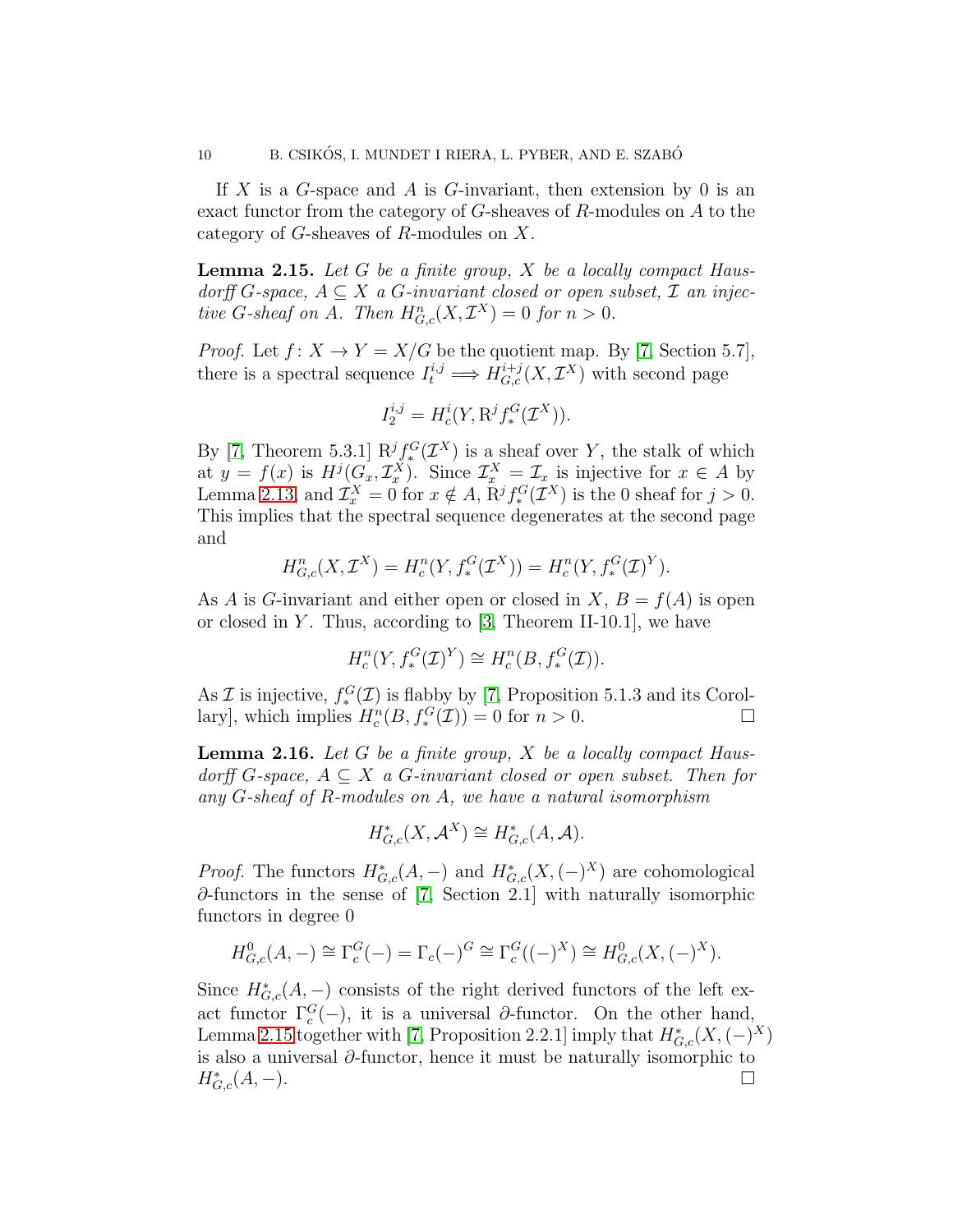<span id="page-10-0"></span>**Proposition 2.17.** Let G be a finite group,  $\mathcal A$  a G-sheaf on a locally compact Hausdorff G-space X,  $F \subseteq X$  a G-invariant closed subset of  $X, U = X \setminus F$ . Then we have a long exact sequence

$$
\cdots H_{G,c}^d(U;\mathcal{A}|_U) \to H_{G,c}^d(X;\mathcal{A}) \to H_{G,c}^d(F;\mathcal{A}|_F) \to H_{G,c}^{d+1}(U;\mathcal{A}|_U) \cdots
$$

*Proof.* The sheaves  $\mathcal{A}_U = (\mathcal{A}|_U)^X$  and  $\mathcal{A}_F = (\mathcal{A}|_F)^X$  can be included in a short exact sequence  $0 \to \mathcal{A}_U \to \mathcal{A} \to \mathcal{A}_F \to 0$  of G-sheaves on X, from which the cohomology functor  $H^*_{G,c}$  produces a long exact sequence

$$
\cdots H_{G,c}^d(X; \mathcal{A}_U) \to H_{G,c}^d(X; \mathcal{A}) \to H_{G,c}^d(X; \mathcal{A}_F) \to H_{G,c}^{d+1}(X; \mathcal{A}_U) \cdots
$$

in a natural way. The modules  $H^i_{G,c}(X; \mathcal{A}_U)$  and  $H^i_{G,c}(X; \mathcal{A}_F)$  in this sequence can be replaced by the isomorphic modules  $H^i_{G,c}(U; \mathcal{A}|_U)$  and  $H^i_{G,c}(F; \mathcal{A}|_F)$ , respectively, as a consequence of Lemma [2.16.](#page-9-1)

Proof of Proposition [2.6.](#page-6-0) First note that the statement makes sense as by Proposition [2.5](#page-4-0) the connected components of F are  $\mathfrak{cm}_p$ 's, so F has an orientation sheaf, and all appearing orientation sheaves have a natural G-sheaf structure by Proposition [2.3.](#page-4-4) Applying Proposition [2.17](#page-10-0) to the G-sheaf  $\mathcal{A} = \mathcal{O}_{p,M}$  we obtain our claim since  $\mathcal{O}_{p,M}|_U = \mathcal{O}_{p,U}$ and, by Proposition [2.5,](#page-4-0)  $\mathcal{O}_{p,M}|_F \cong \mathcal{O}_{p,F}$ .

**Proposition 2.18.** Let  $X$  be a Hausdorff space,  $K$  a finite group acting continuously and freely on X, and denote by  $f: X \to Y = X/K$  the quotient map. Let A be a K-sheaf of  $\mathbb{F}\text{-vector spaces on }X$ , where  $\mathbb{F}$ is a field. Let L be another group and M be an FL-module. Let L act trivially both on X and A. Then  $G = K \times L$  acts naturally on X and on the sheaf  $A \otimes_{\mathbb{F}} M$ , and for all  $n \geq 0$ , there are isomorphisms

$$
H_{G,c}^n(X; \mathcal{A} \otimes_{\mathbb{F}} \mathcal{M}) \cong \bigoplus_{p+q=n} H_c^p(Y; f_*^K \mathcal{A}) \otimes_{\mathbb{F}} H^q(L; \mathcal{M}),
$$

which are natural transformations with respect to both A and M.

*Proof.* For simplicity we introduce the notation  $\mathcal{F} = f_*^K(\mathcal{A})$ . As K acts freely and L acts trivially on the Hausdorff space X, the functor  $f_*^K$ is an equivalence between the category of  $G$ -sheaves of  $\mathbb{F}\text{-vector spaces}$ on X and the category of L-sheaves of  $\mathbb{F}\text{-vector spaces}$  on Y. Hence we have a natural isomorphism

<span id="page-10-1"></span>
$$
H^*_{G,c}(X;\mathcal{B}) = \mathrm{R}^*\Gamma^G_c(\mathcal{B}) \cong \mathrm{R}^*\Gamma^K_c(f^K_*(\mathcal{B})) = H^*_{L,c}(Y; f^K_*(\mathcal{B}))
$$

for any G-sheaf  $\beta$  of F-vector spaces on X. In particular,

(5) 
$$
H^*_{G,c}(X; \mathcal{A} \otimes_{\mathbb{F}} \mathcal{M}) \cong H^*_{L,c}(Y; \mathcal{F} \otimes_{\mathbb{F}} \mathcal{M}).
$$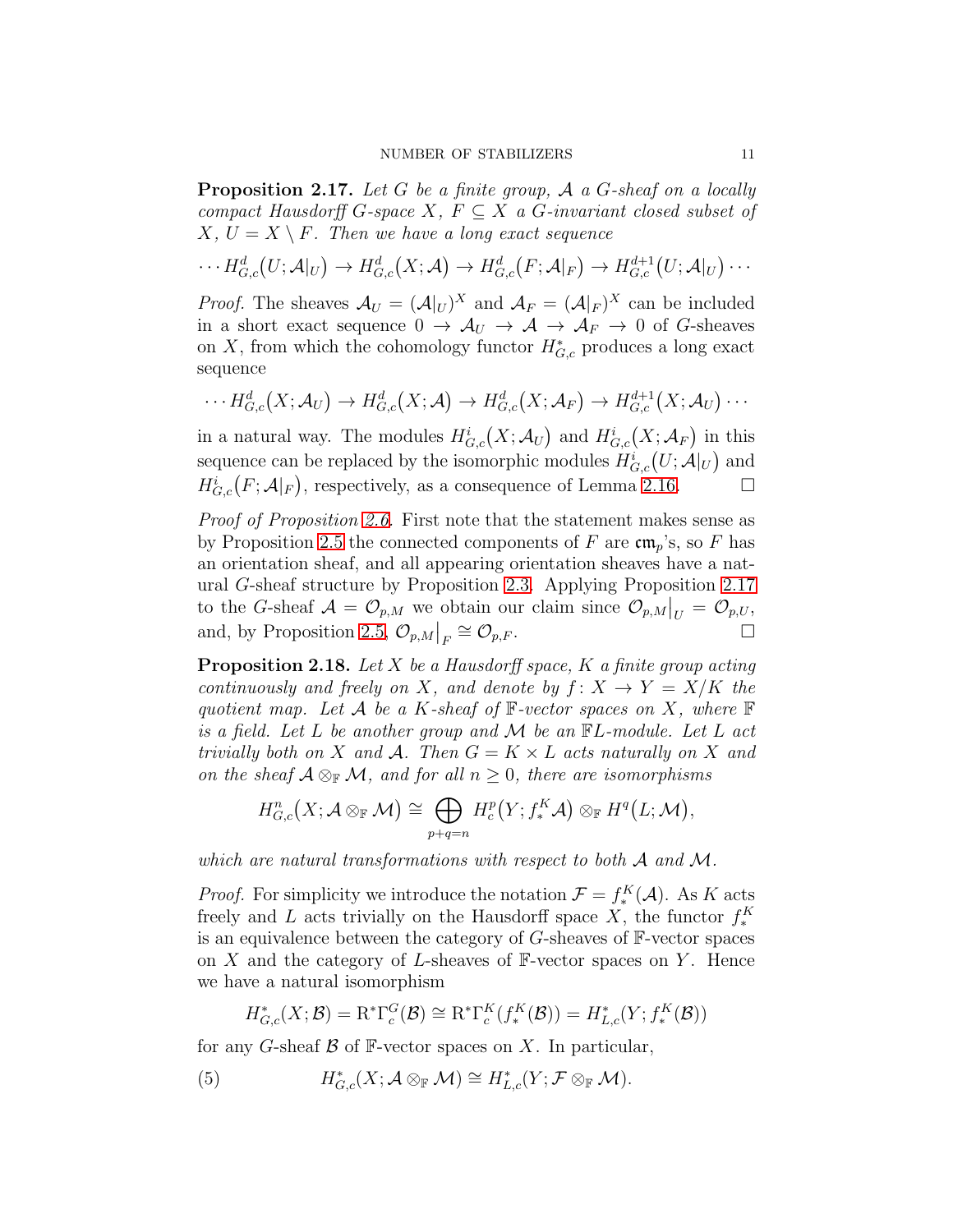Let  $\mathcal I$  be an injective sheaf of  $\mathbb F$ -vector spaces on  $Y$  (with trivial action of L on I), and J an injective  $\mathbb{F}L$ -module. Let  $\iota: Y \to Y$  be the identity map. By [\[7,](#page-23-5) Theorem 5.3.1], at each point  $y \in Y$  we have

 $(\mathrm{R}^{j}\iota^L_*(\mathcal{I}\otimes_{\mathbb{F}}\mathcal{J}))_y = H^{j}(L;\mathcal{I}_y\otimes_{\mathbb{F}}\mathcal{J}) = \mathcal{I}_y\otimes_{\mathbb{F}}H^{j}(L;\mathcal{J}) = 0 \text{ for all } j > 0.$ 

This implies that

$$
\mathrm{R}^{j} \iota^L_*(\mathcal{I} \otimes_{\mathbb{F}} \mathcal{J}) = \begin{cases} \mathcal{I} \otimes_{\mathbb{F}} \mathcal{J}^L & \text{for } j = 0, \\ 0 & \text{for } j > 0. \end{cases}
$$

Since tensor product with the vector space  $\mathcal{J}^L$  commutes with sheaf cohomology,

$$
H_c^i(Y; \mathcal{I} \otimes_{\mathbb{F}} \mathcal{J}^L) \cong H_c^i(Y; \mathcal{I}) \otimes_{\mathbb{F}} \mathcal{J}^L = 0 \quad \text{for all } i > 0.
$$

Combining with the previous formula we obtain that

$$
H_c^i(Y; \mathrm{R}^j \iota^L_*(\mathcal{I} \otimes_{\mathbb{F}} \mathcal{J})) = 0 \quad \text{whenever} \quad i + j > 0.
$$

By [\[7,](#page-23-5) Equation (5.7.4)], there is a spectral sequence

$$
I_t^{i,j} \Longrightarrow H_{L,c}^{i+j}(Y; \mathcal{I} \otimes_{\mathbb{F}} \mathcal{J}), \qquad I_2^{i,j} = H_c^i(Y; \mathrm{R}^j \iota^L_*(\mathcal{I} \otimes_{\mathbb{F}} \mathcal{J})),
$$

which implies

$$
H_{L,c}^n(Y; \mathcal{I} \otimes_{\mathbb{F}} \mathcal{J}) = 0 \quad \text{whenever} \quad n > 0.
$$

Finally let  $\mathscr{I}^{\bullet}$  be an injective resolution of the sheaf  $\mathcal{F}$ , and  $\mathscr{J}^{\bullet}$  be an injective resolution of the module  $M$ . By the above calculation, the complex  $\mathscr{I}^{\bullet} \otimes_{\mathbb{F}} \mathscr{J}^{\bullet}$  is a  $\Gamma_c^L$ -acyclic resolution of  $\mathcal{F} \otimes_{\mathbb{F}} \mathcal{M}$ , hence

$$
H_{L,c}^n(Y,\mathcal{F}\otimes_{\mathbb{F}}\mathcal{M})\cong H^n\big(\Gamma_c^L(\mathscr{I}^\bullet\otimes_{\mathbb{F}}\mathscr{J}^\bullet)\big)\cong H^n\big(\Gamma_c(\mathscr{I}^\bullet)\otimes_{\mathbb{F}}(\mathscr{J}^\bullet)^L\big).
$$

The Künneth formula for complexes of vector spaces implies that

$$
H_{L,c}^n(Y, \mathcal{F} \otimes_{\mathbb{F}} \mathcal{M}) \cong \bigoplus_{i+j=n} H^i(\Gamma_c(\mathscr{I}^{\bullet})) \otimes_{\mathbb{F}} H^j((\mathscr{J}^{\bullet})^L)
$$
  

$$
\cong \bigoplus_{i+j=n} H^i_c(Y; \mathcal{F}) \otimes_{\mathbb{F}} H^j(L; \mathcal{M}).
$$

This isomorphism and [\(5\)](#page-10-1) proves the proposition. Naturality is straightforward to check.

*Proof of Proposition [2.7.](#page-6-1)* If the previous proposition is applied to  $X =$ M,  $\mathcal{A} = \mathcal{O}_{p,M}$ , and  $\mathcal{M} = \mathbb{F}_p$ , we obtain statement (b). All we need is the obvious isomorphism  $f_*^K(\mathcal{O}_{p,M}) \cong \mathcal{O}_{p,M/G}$ . When  $G = K$  and L is a trivial group, case (b) reduces to case (a).  $\Box$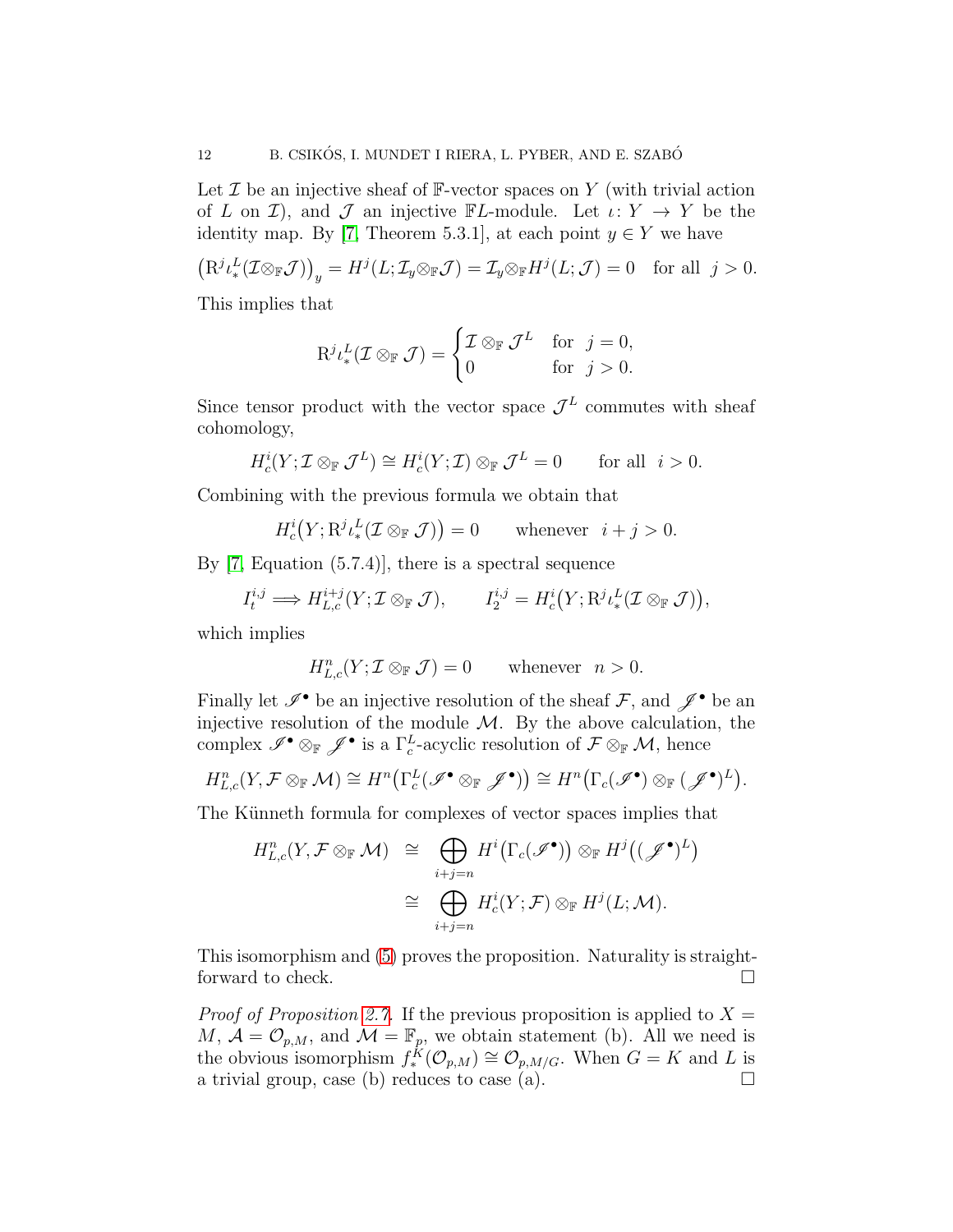*Proof of Proposition [2.8.](#page-6-2)* The spectral sequence  $\mathbb{E}_t^{i,j}$  $t^{i,j}$  is a special case of Grothendieck's second spectral sequence  $\prod_{i}^{i,j}$  introduced in [\[7,](#page-23-5) Section 5.7]. We remark that this spectral sequence is a variant of Borel's spectral sequence (see [\[3,](#page-22-1) Theorem IV-9.2]).

# <span id="page-12-0"></span>3. Bound on the rank of finite topological transformation groups

In this section, we prove Theorem [1.8.](#page-2-0) The following lemma reduces the general case of finite transformation groups to that of elementary abelian ones.

<span id="page-12-2"></span>Lemma 3.1 (Halasi, Podoski, Pyber, Szabó [\[8,](#page-23-6) Corollary 1.8]). If every elementary abelian subgroup of a finite group G has rank at most d, then G has rank at most  $\frac{1}{2}d^2 + 2d + 1$ .

The dimensions of the cohomology vector spaces  $H_c^*(M; \mathcal{O}_p)$  of a manifold M are controlled by the homology group  $H_*(M;\mathbb{Z})$ .

<span id="page-12-3"></span>**Lemma 3.2.** If M is a manifold such that  $\dim H_*(M; \mathbb{Q}) = B$  is finite and  $H_*(M;\mathbb{Z})$  has  $\tau$  torsion elements, then  $\dim H_c^*(M;\mathcal{O}_p) \leq B + 2\tau$ for all primes p.

*Proof.* By the Poincaré duality [\[3,](#page-22-1) Theorem V-9.2], it is enough to prove that dim  $H_*(M; \mathbb{Z}_p) \leq B + 2\tau$ .

By the universal coefficient theorem, there is a split natural short exact sequence

 $(6)$  0  $\rightarrow$   $H_*(M;\mathbb{Z}) \otimes \mathbb{Z}_p \rightarrow H_*(M;\mathbb{Z}_p) \rightarrow \text{Tor}(H_*(M;\mathbb{Z}),\mathbb{Z}_p) \rightarrow 0$ 

for all primes  $p$ , where

(7) 
$$
\text{Tor}\left(H_*(M;\mathbb{Z}),\mathbb{Z}_p\right) = \{h \in H_*(M;\mathbb{Z}) : ph = 0\},
$$

which has at most  $\tau$  elements. Moreover,  $H_*(M;\mathbb{Z})\otimes \mathbb{Z}_p$  is an elementary abelian *p*-group of rank at most  $\tau + B$ . This implies that  $\dim H_*(M;\mathbb{Z}_p) \leq B + 2\tau.$ 

We recall Borel's Fixed Point Formula [\[2,](#page-22-2) Theorem XIII-4.3].

<span id="page-12-1"></span>**Proposition 3.3** (Borel). Let M be a first countable d-cm<sub>p</sub> for some prime p, and let G be an elementary abelian p-group acting continuously and effectively on M. Let  $x \in M^G$  be a fixed point of G. For a subgroup  $H \leq G$ , denote by  $d(H)$  the dimension of the connected component of  $x$  in  $M^H$ . Then

$$
d - d(G) = \sum_{H} \bigl( d(H) - d(G) \bigr),
$$

where  $H$  runs through the subgroups of  $G$  of index p.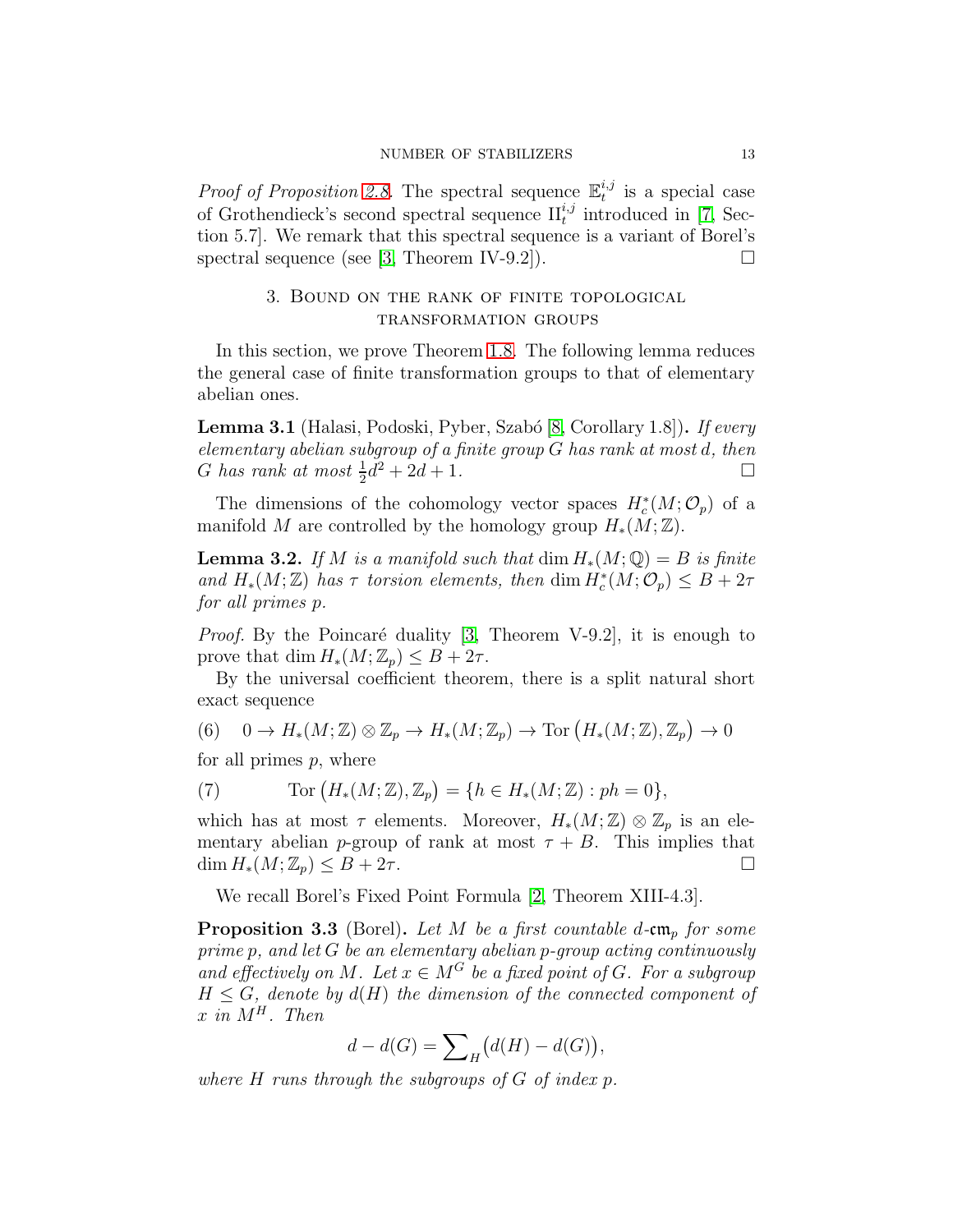<span id="page-13-1"></span>**Lemma 3.4.** Let  $G$  be an elementary abelian p-group, and  $M$  be a connected effective  $G \sim d$ -cm<sub>p</sub>. For a maximal stabilizer subgroup  $H \in$  $\operatorname{Stab}_{\max}(G, M)$ , let F be a connected component of  $M^H$ . Then  $\operatorname{rk}(H) \leq$ d, and F has an H-invariant open neighbourhood  $U \subseteq M$  such that

<span id="page-13-0"></span>(a) there is a complete flag of subgroups

$$
\{1\} = H_0 \subsetneq H_1 \subsetneq \cdots \subsetneq H_{\text{rk}(H)} = H, \qquad \text{rk}(H_i) = i,
$$

all  $H_i$  belonging to  $\text{Stab}(H, U) \subseteq \text{Stab}(G, M)$ ,

(b) there are at most d! such complete flags in  $\text{Stab}(H, U)$ .

*Proof.* By Proposition [2.5,](#page-4-0) F is a  $\mathfrak{cm}_p$ . For a subgroup  $K \leq G$ , let  $Z(K)$  be the union of those connected components of  $M^K$  which are disjoint from F. By Proposition [2.5,](#page-4-0) each connected component of  $M^K$ is a  $\mathfrak{cm}_p$ , hence  $M^K$  is locally connected, and  $Z(K)$  is closed in M. If  $h \in H$ , then  $h(Z(K)) = Z(hKh^{-1}).$ 

Define the *H*-invariant open neighbourhood U of F by

$$
U = M \setminus \bigcup_{K \leq G} Z(K).
$$

If  $x \in U$ , then  $x \notin Z(G_x)$  implies that  $M^{G_x}$  intersects F at a point y. Then we have  $(G_x \cup H) \subseteq G_y$ , and  $H \in \text{Stab}_{\text{max}}(G, M)$  yields  $G_x \leq G_y = H$ . Thus,  $\text{Stab}(H, U) = \text{Stab}(G, U) \subseteq \text{Stab}(G, M)$ .

If  $K \leq H$ , then  $M^K \setminus Z(K)$  is the connected component of  $M^K$ containing F, and  $U^K$  is an open subset of  $M^K \setminus Z(K)$ , therefore,  $U^K$ is a  $\mathfrak{cm}_p$  and  $U^K \supseteq F$ .

Assume that we have  $H_x \leq H_y$  for the points  $x, y \in U$ . Then  $M^{H_y} \subseteq M^{H_x}$ , and consequently  $M^{H_y} \setminus Z(H_y)$  is a proper closed subset of  $M^{H_x} \setminus Z(H_x)$ , which is a connected  $\mathfrak{cm}_p$ , and  $M^{H_y} \setminus Z(H_y)$  does not cover the point  $x$ . This gives that

$$
\dim_p(U^{H_y}) < \dim_p(U^{H_x})
$$

by [\[2,](#page-22-2) Corollary I-4.6].

To prove [\(a\)](#page-13-0), we construct  $H_i$  by downward induction on i. We begin with  $H_{\text{rk}(H)} = H$  as required. Suppose that for some  $i \geq 1$ , the subgroup  $H_i$  of rank i is already constructed. Let  $x \in M$  be a point whose stabilizer  $E_x$  is  $H_i$ . Applying Proposition [3.3](#page-12-1) to x we obtain that there are nearby points  $y \in M$  whose stabilizer  $H' = H_y$  is a subgroup of  $H_i$  of rank  $i-1$ , and the number of such subgroups  $H'$  is between 1 and  $d - \dim_p(U^{H_i})$ . Choose one of these subgroups for  $H_{i-1}$ to complete the induction step.

The sequence

$$
\dim_p(U^{H_0}) > \dim_p(U^{H_1}) > \cdots > \dim_p(U^{H_{\text{rk}(H)}})
$$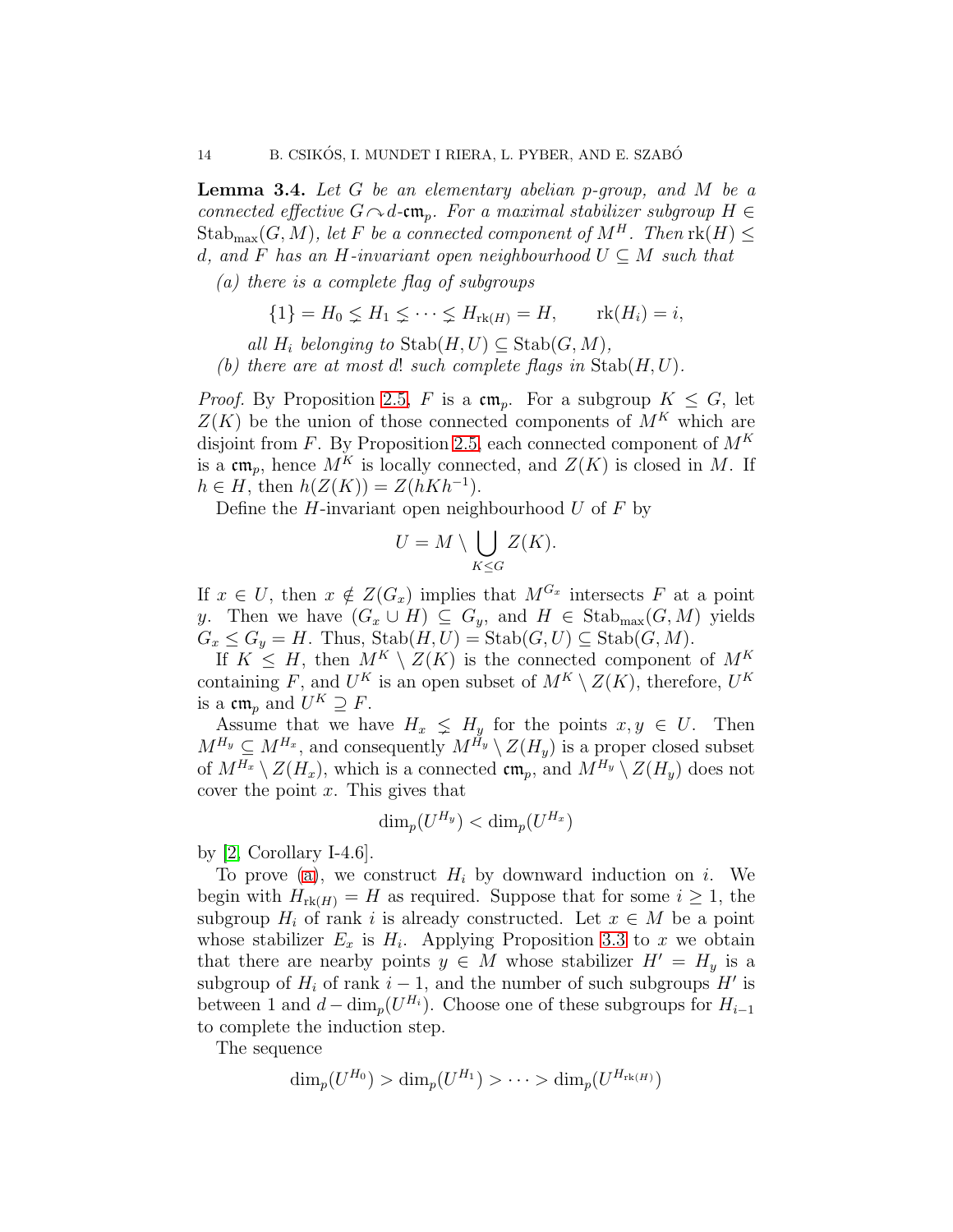is strictly decreasing, hence  $\text{rk}(H) \leq d - \dim_p(F) \leq d$ .

Finally, we have seen above that for any fixed subgroup  $H_i$ , there are at most  $d - \dim_p(U^{H_i}) \leq d - \dim_p(F) - \text{rk}(H) + i$  possible choices for  $H_{i-1}$ . Thus, the total number of complete flags in Stab $(H, U)$  is at most r

$$
\prod_{i=1}^{\text{rk}(H)} (d - \dim_p(F) - \text{rk}(H) + i) \le d!,
$$
 as claimed.  $\square$ 

 $\leq$ 

The following lemma is a variation of [\[11,](#page-23-3) Theorem 2.3].

<span id="page-14-0"></span>**Lemma 3.5.** For all integers  $d, B > 0$ , there is an integer  $f(d, B)$  with the following property. Let G be an elementary abelian p-group, and let M be a  $G \sim d$ -cm<sub>p</sub>. Assume that the G-action is free, and that  $B = \dim H_c^*(M; \mathcal{O}_p) < \infty$ . Then the rank of G is at most  $f(d, B)$ .

*Proof.* We show that  $f(d, B) = B^2 + d(B(d+1)-1)$  is a good choice for f. By assumption,  $|\operatorname{Aut}(H_c^*(M; \mathcal{O}_p)| < p^{B^2}$ , hence G has a subgroup  $\tilde{G}$ of rank  $\tilde{r} \geq \text{rk}(G) - B^2$  which acts trivially on  $H_c^*(M; \mathcal{O}_p)$ . If  $\tilde{G} = \{1\}$ , then  $rk(G) \leq B^2$ , and we are done. Assume that  $\tilde{G} \neq \{1\}$ .

Consider the spectral sequence  $\mathbb{E}_t^{i,j}$  of Proposition [2.8](#page-6-2) for the  $\tilde{G}$ action on M. By assumption,  $\mathbb{E}_2^{i,j} = 0$  for  $j > d$ , and Proposi-tion [2.7](#page-6-1) implies that  $\mathbb{E}_{\infty}^{i,j} = 0$  for  $i + j > d$ . Lemma [2.4](#page-4-5) implies that  $H_c^*(M; \mathcal{O}_p) \neq 0$ . Let s be the smallest integer such that  $H_c^s(M; \mathcal{O}_p) \neq 0$ 0. Then

$$
\dim \mathbb{E}_2^{d+1,s} \le \sum_{k=1}^{d-s} \dim \mathbb{E}_2^{d-k,s+k},
$$

so by the definition of  $\mathbb{E}_2$  (see Proposition [2.8\)](#page-6-2) and by Proposition [2.12](#page-7-2) [\(c\)](#page-7-3), we obtain

$$
\dim H^{d+1}(\tilde{G}; \mathbb{Z}_p) \le \dim H^{d+1}(\tilde{G}; H_c^s(M; \mathcal{O}_p)) \le
$$
  

$$
\le \sum_{k=1}^{d-s} \dim H^{d-k}(\tilde{G}; \mathbb{Z}_p) \cdot \dim H_c^{s+k}(M; \mathcal{O}_p) \le
$$
  

$$
(d-s) \dim H^d(\tilde{G}; \mathbb{Z}_p) \cdot B \le dB \frac{d+1}{\tilde{r}+d} \dim H^{d+1}(\tilde{G}; \mathbb{Z}_p).
$$

As  $H^{d+1}(\tilde{G}; \mathbb{Z}_p) \neq 0$  by Proposition [2.12,](#page-7-2) we have  $\tilde{r} \leq dB(d+1) - d$ . Then  $rk(G) \leq \tilde{r} + B^2$  implies the lemma.

<span id="page-14-1"></span>**Theorem 3.6.** For all integers  $d, B > 0$ , there is an integer  $r(d, B)$ with the following property. Let G be an elementary abelian p-group, and M be an effective  $G \cap d$ -cm<sub>p</sub> such that dim  $H_c^*(M; \mathcal{O}_p) \leq B$ . Then the rank of G is at most  $r(d, B)$ .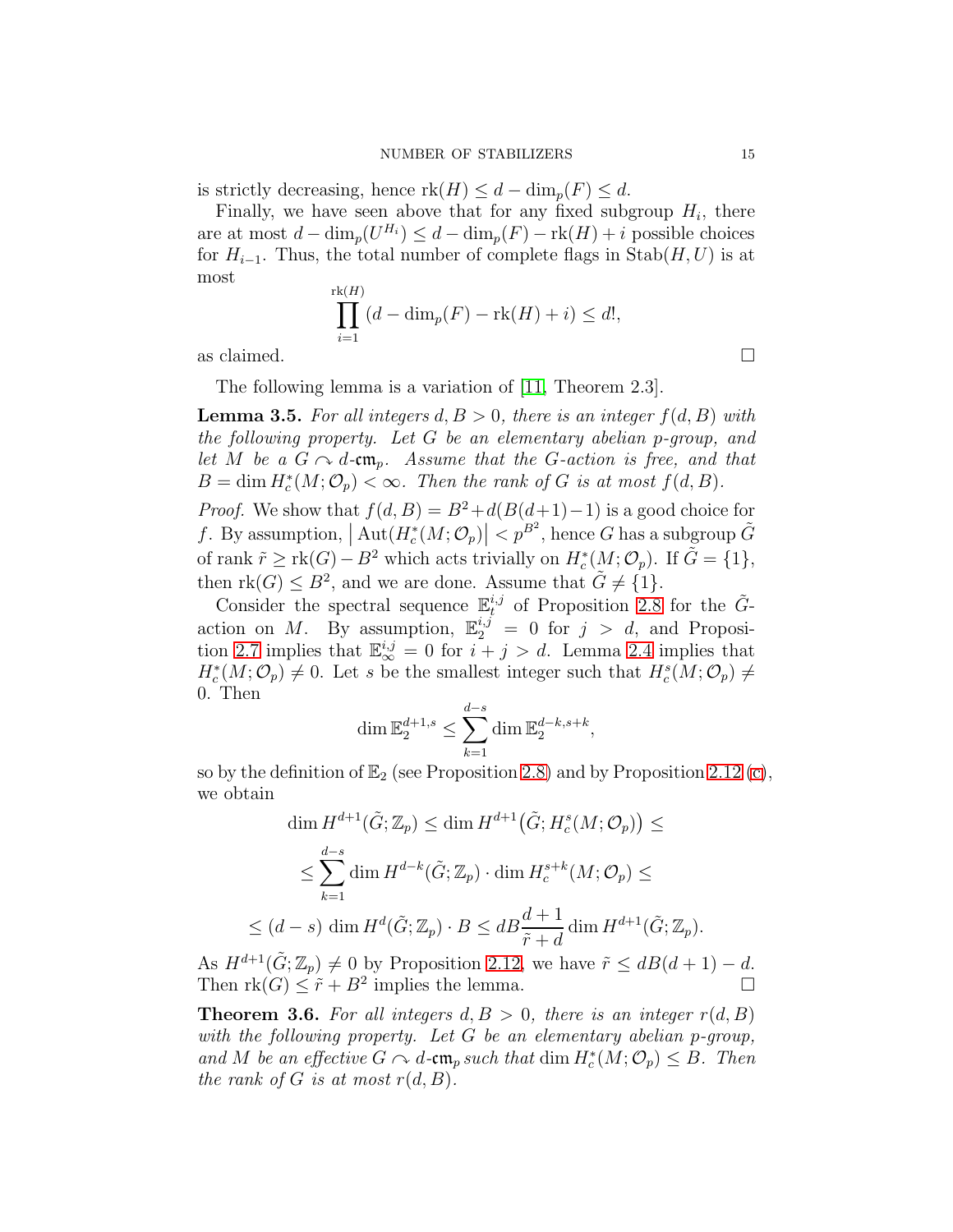*Proof.* We show that the function  $r(d, B) = \log(B!) + B(f(d, B) + d)$ satisfies the requirement, where  $f(d, B) = B^2 + d(B(d + 1) - 1)$  is the function defined in Lemma [3.5.](#page-14-0)

Let  $M_1, \ldots, M_C$  be the connected components of M. Lemma [2.4](#page-4-5) yields that  $C \leq B$ . G permutes the components of M, let  $G \leq G$  be the subgroup of those elements which map each component  $M_i$  into itself. Then  $|G/G| \leq C! \leq B!$ .

Let  $\tilde{G}_i$  be the image of G in the homeomorphism group of  $M_i$ . The group  $\tilde{G}_i$  acts effectively on  $M_i$ , and since the action of G on M is effective, the natural homomorphism  $\tilde{G} \to \tilde{G}_1 \times \cdots \times \tilde{G}_C$  is injective.

Choose a maximal stabilizer  $H_i \in \text{Stab}_{\text{max}}(\tilde{G}_i, M_i)$  for each  $1 \leq i \leq$ C and denote by  $F_i$  the fixed point set  $M_i^{H_i}$ .

The quotient group  $\tilde{G}_i/H_i$  acts freely on  $F_i$ . Proposition [2.5](#page-4-0) implies that dim  $H_c^*(F_i; \mathcal{O}_p) \le \dim H_c^*(M_i; \mathcal{O}_p) \le B$ , so Lemma [3.5](#page-14-0) gives  $\operatorname{rk} \tilde{G}_i/H_i \leq f(d,B).$ 

Moreover,  $rk H_i \leq d$  by Lemma [3.4](#page-13-1) [\(a\)](#page-13-0), thus, we have

$$
\operatorname{rk} G \leq \operatorname{rk} G/\tilde{G} + \sum_{i=1}^C (\operatorname{rk} \tilde{G}_i/H_i + \operatorname{rk} H_i) \leq \log(B!) + B(f(d, B) + d).
$$

This proves the theorem.

<span id="page-15-0"></span>By Lemma [3.1](#page-12-2) and Lemma [3.2,](#page-12-3) Theorem [3.6](#page-14-1) completes the proof of Theorem [1.8.](#page-2-0)

## 4. PROOF OF THEOREM  $1.3$  for elementary  $p$ -groups

**Definition 4.1.** For a topological space X, let  $Homeo(X)$  denote the group of all homeomorphisms of  $X$  to itself.

<span id="page-15-1"></span>**Lemma 4.2.** Let M be a d-cm<sub>p</sub> such that  $B = \dim H_c^*(M; \mathcal{O}_p)$  <  $\infty$ . Let r be a natural number. Then there is a number  $C_0(d, B, r)$ (independent of p) with the following property. If  $E <$  Homeo $(M)$  is an elementary abelian p-subgroup of rank r such that for every  $x \in M$ the stabilizer  $E_x$  is either trivial or isomorphic to  $\mathbb{Z}_p$ , then we have

$$
|\operatorname{Stab}(E,M)| \le C_0(d,B,r).
$$

Proof. Set

$$
C_0(d, B, r) := B \sum_{i=0}^{d+1} \dim H^i(E; \mathbb{F}_p) = B \sum_{i=0}^{d+1} {i+r-1 \choose r-1} = B {r+d+1 \choose r}.
$$

Let  $\{L_1, \ldots, L_k\}$  be the elements of  $\text{Stab}(E, M)$  isomorphic to  $\mathbb{Z}_p$ . Define  $M_i = M^{L_i}$  and  $M^* = \bigcup_i M_i$ . Since E acts freely on  $M \setminus M^*$ , the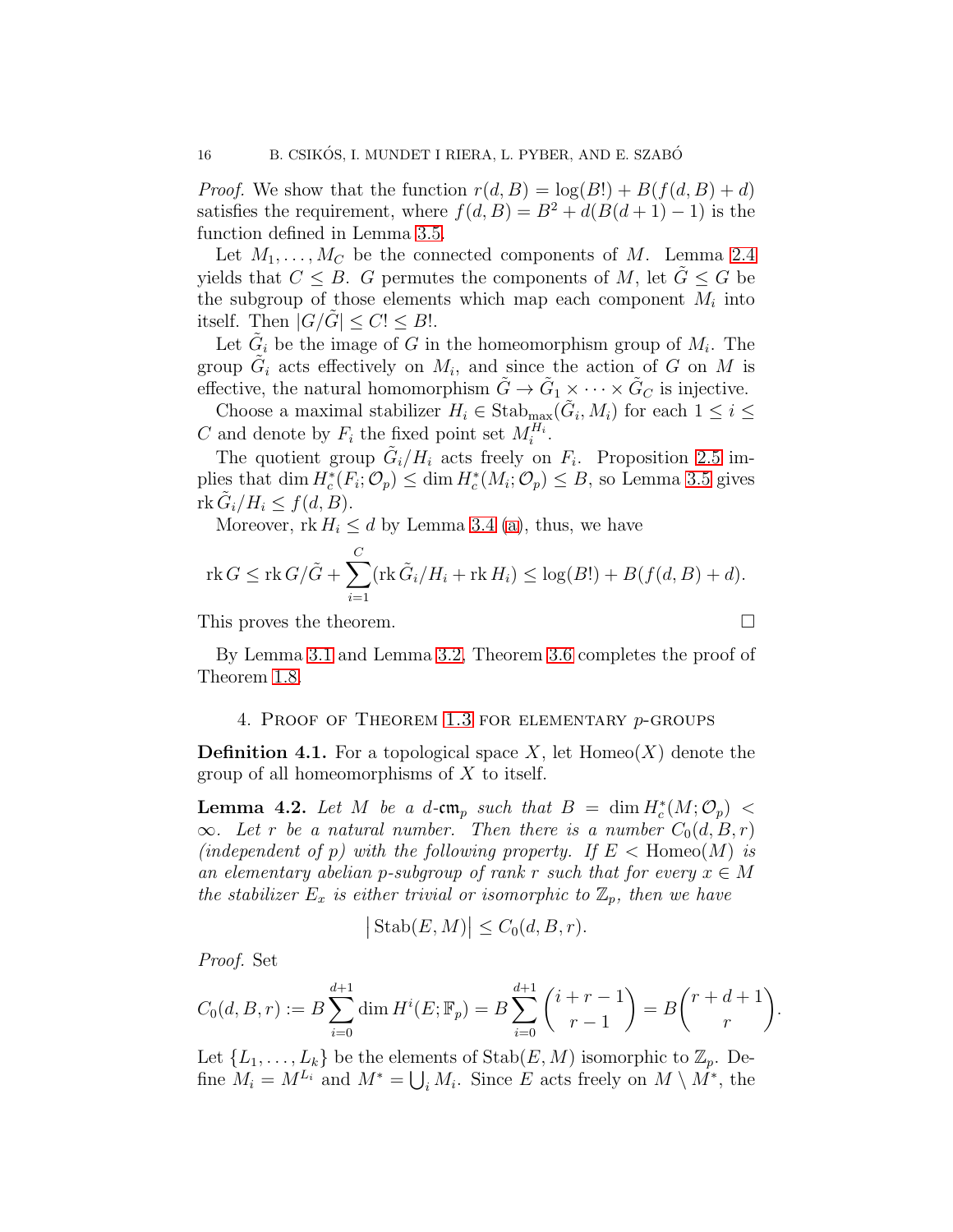inclusion  $M^* \hookrightarrow M$  induces an isomorphism

$$
H_{E,c}^{d+1}(M^*; \mathcal{O}_p) \cong H_{E,c}^{d+1}(M; \mathcal{O}_p)
$$

by Proposition [2.6](#page-6-0) and Proposition [2.7](#page-6-1) [\(a\)](#page-6-3), so we have

$$
\dim H_{E,c}^{d+1}(M^*; \mathcal{O}_p) = \dim H_{E,c}^{d+1}(M; \mathcal{O}_p).
$$

The existence of a spectral sequence converging to  $H^*_{E,c}(M; \mathcal{O}_p)$ , with second page  $\mathbb{E}_2^{i,j} = H^i(E; H_c^j(M; \mathcal{O}_p)),$  (see Proposition [2.8\)](#page-6-2), and Proposition [2.12](#page-7-2) [\(d\)](#page-8-1) imply that

<span id="page-16-0"></span>(8) 
$$
\dim H_{E,c}^{d+1}(M; \mathcal{O}_p) \leq B \sum_{i=0}^{d+1} \dim H^i(E; \mathbb{F}_p) = C_0(d, B, r).
$$

The fixed point sets  $M_1, \ldots, M_r$  are disjoint, for if some point x belonged to  $M_i \cap M_j$  with  $i \neq j$ , then  $E_x$  would contain  $L_i L_j \cong \mathbb{Z}_p^2$ , a contradiction. For each i, the group  $L_i$  acts trivially on  $M_i$  and  $E/L_i$  acts freely on  $M_i$ . So the connected components of the quotient  $N_i := M_i/(E/L_i)$  are cm<sub>p</sub>'s and hence  $N_i$  carries an orientation sheaf  $\mathcal{O}_p$ . Applying Proposition [2.7](#page-6-1) [\(b\)](#page-6-4), we have

$$
H_{E,c}^{d+1}(M^*; \mathcal{O}_p) = \bigoplus_{i=1}^k H_{E,c}^{d+1}(M_i^*; \mathcal{O}_p) \cong \bigoplus_{i=1}^k H_{L_i,c}^{d+1}(N_i; \mathcal{O}_p)
$$
  

$$
\cong \bigoplus_{i=1}^k \bigoplus_{u+v=d+1} H^u(L_i; \mathbb{F}_p) \otimes H_c^v(N_i; \mathcal{O}_p).
$$

Let  $N'_i$  be a connected component of  $N_i$ , and let  $s = \dim N'_i$ . Then  $H_c^s(N_i;\mathcal{O}_p) \neq 0$ . One can further decompose the above expression for  $H_{E,c}^{d+1}(M^*; \mathcal{O}_p)$  in terms of contributions from each connected component of  $N_i$ , and one of the summands is  $H^{d+1-s}(L_i; \mathbb{F}_p) \otimes H_c^s(N_i; \mathcal{O}_p)$ . Since  $L_i \cong \mathbb{Z}_p$  and  $s \leq d$  we have  $H^{d+1-s}(L_i; \mathbb{F}_p) \cong \mathbb{F}_p$ , so

$$
H^{d+1-s}(L_i; \mathbb{F}_p) \otimes H_c^s(N_i'; \mathcal{O}_p) \neq 0,
$$

and hence  $H_{E,c}^{d+1}(M_i^*; \mathcal{O}_p) \cong H_{L_i,c}^{d+1}(N_i; \mathcal{O}_p) \neq 0$ . It follows that

$$
\dim H_{E,c}^{d+1}(M^*; \mathcal{O}_p) \geq k.
$$

Combining this with [\(8\)](#page-16-0) we obtain  $k \leq C_0(d, B, r)$ .

<span id="page-16-1"></span>**Lemma 4.3.** Let M be a d-cm<sub>p</sub> such that  $B = \dim H_c^*(M; \mathcal{O}_p) < \infty$ . Then there is a number  $C_1(d, B)$  (independent of p) such that for every elementary abelian p-subgroup  $E <$  Homeo $(M)$  we have

$$
|\operatorname{Stab}(E,M)| \le C_1(d,B).
$$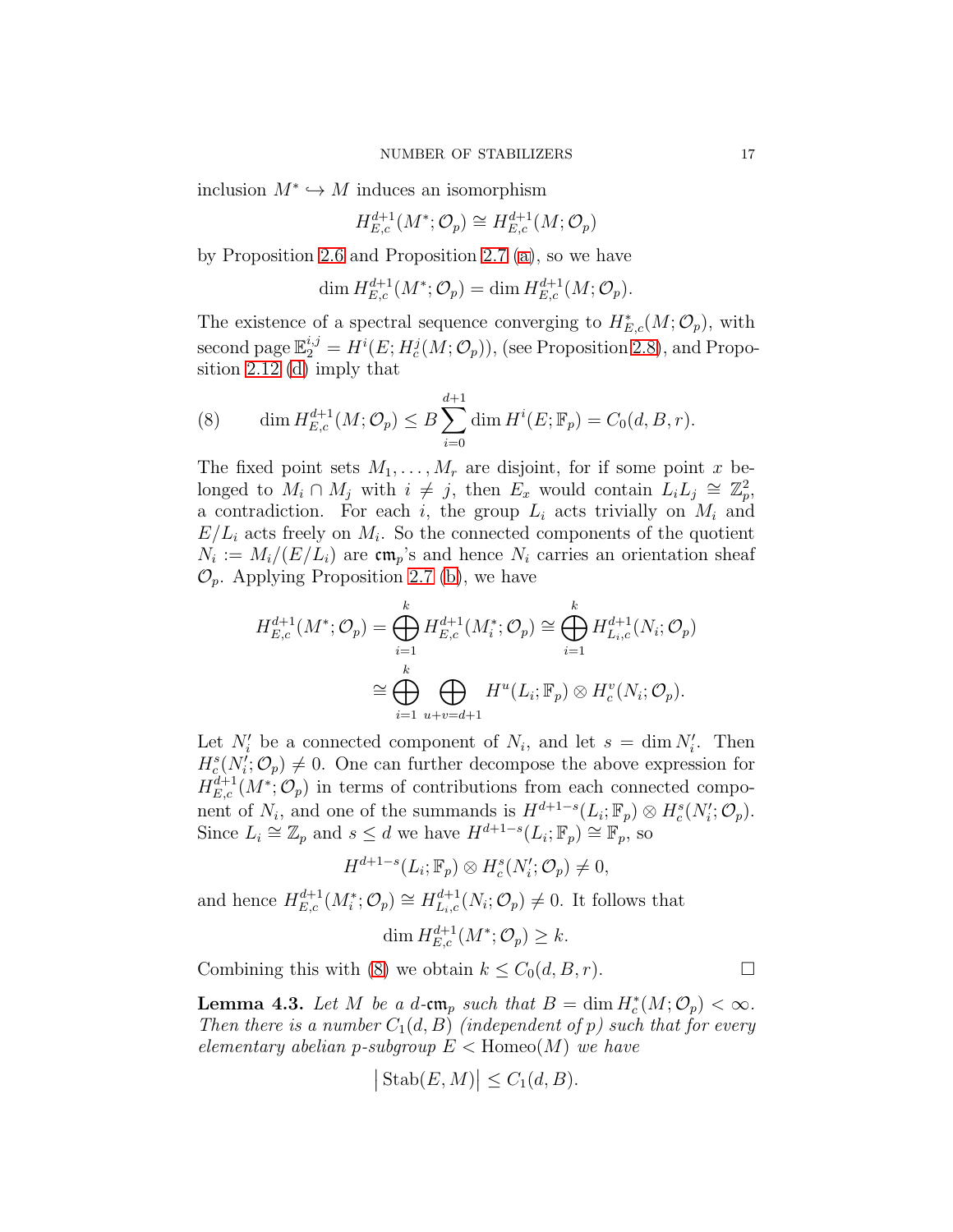*Proof.* Let us first prove that for any natural number  $r$ , there is a number  $C_1(d, B, r)$  (independent of p) such that for every elementary abelian p-subgroup  $E <$  Homeo(M) of rank r, we have  $|\operatorname{Stab}(E,M)| \leq$  $C_1(d, B, r)$ .

We use induction on r.

The case  $r = 1$  is obvious. Suppose that  $r = 2$ , so let  $E <$  Homeo $(M)$ be isomorphic to  $\mathbb{Z}_p^2$ . Since E acts effectively on M, it also acts effectively on  $M \setminus M^E$ , and hence we can identify E with a subgroup of Homeo( $M \setminus M^E$ ). By Proposition [2.5,](#page-4-0) dim  $H_c^*(M \setminus M^E; \mathcal{O}_p) \leq 2B$ . Finally, the stabilizers of the action of E on any point of  $M \setminus M^E$  are either trivial or isomorphic to  $\mathbb{Z}_p$ . Hence by Lemma [4.2](#page-15-1) we have

$$
\left| \text{Stab}(E, M \setminus M^E) \right| \leq C_0(d, 2B, 2).
$$

Since  $\text{Stab}(E, M) \setminus \text{Stab}(E, M \setminus M^E)$  contains at most one element (namely, E, in case  $M^E \neq \emptyset$ ) we conclude in this case

$$
|\operatorname{Stab}(E,M)| \le C_0(d, 2B, 2) + 1.
$$

We now prove the induction step. Assume that  $r \geq 3$  and that the existence of the constant  $C_1(d, B, r-1)$  has already been proved. Let  $E <$  Homeo(M) be an elementary abelian p-group of rank r. It will be convenient to look E as an r-dimensional vector space over  $\mathbb{F}_p$ . Let

$$
Stab_{\geq 2}(E, M) = \{ F \in Stab(E, M) \mid \dim F \geq 2 \}.
$$

We will first bound the size of  $\text{Stab}_{\geq 2}(E, M)$ . Choose hyperplanes  $H_1, \ldots, H_r < E$  such that  $H_1 \cap \cdots \cap H_r = \{0\}$ . For every  $j \geq 2$  let

$$
\mathcal{S}_j = \{ F \in \text{Stab}_{\geq 2}(E, M) \mid F \cap H_1 \nleq H_1 \cap H_j \}.
$$

It is clear that any  $F \in \mathcal{S}_j$  satisfies  $F = (F \cap H_1) + (F \cap H_j)$ . Hence each  $F \in \mathcal{S}_j$  is uniquely characterized by its intersections with  $H_1$  and  $H_j$ . Since we have  $F \cap H_i \in \text{Stab}(H_i, M)$  for  $i = 1, j$ , the induction hypothesis implies that

$$
|\mathcal{S}_j| \le C_1(d, B, r-1)^2.
$$

But  $\text{Stab}_{\geq 2}(E, M) = \bigcup_{j\geq 2} \mathcal{S}_j$ ; indeed, if  $F \in \text{Stab}_{\geq 2}(E, M)$  does not belong to  $\bigcup_{j\geq 2} S_j$ , then  $F \cap H_1$  is contained in  $H_1 \cap H_2 \cap \cdots \cap H_r = \{0\},\$ which implies dim  $F \cap H_1 = 0$ , a contradiction. It follows that

$$
|\operatorname{Stab}_{\geq 2}(E, M)| \leq (r-1)C_1(d, B, r-1)^2.
$$

Now let

$$
M_1^* = M \setminus \bigcup_{F \in \text{Stab}_{\geq 2}(E,M)} M^F.
$$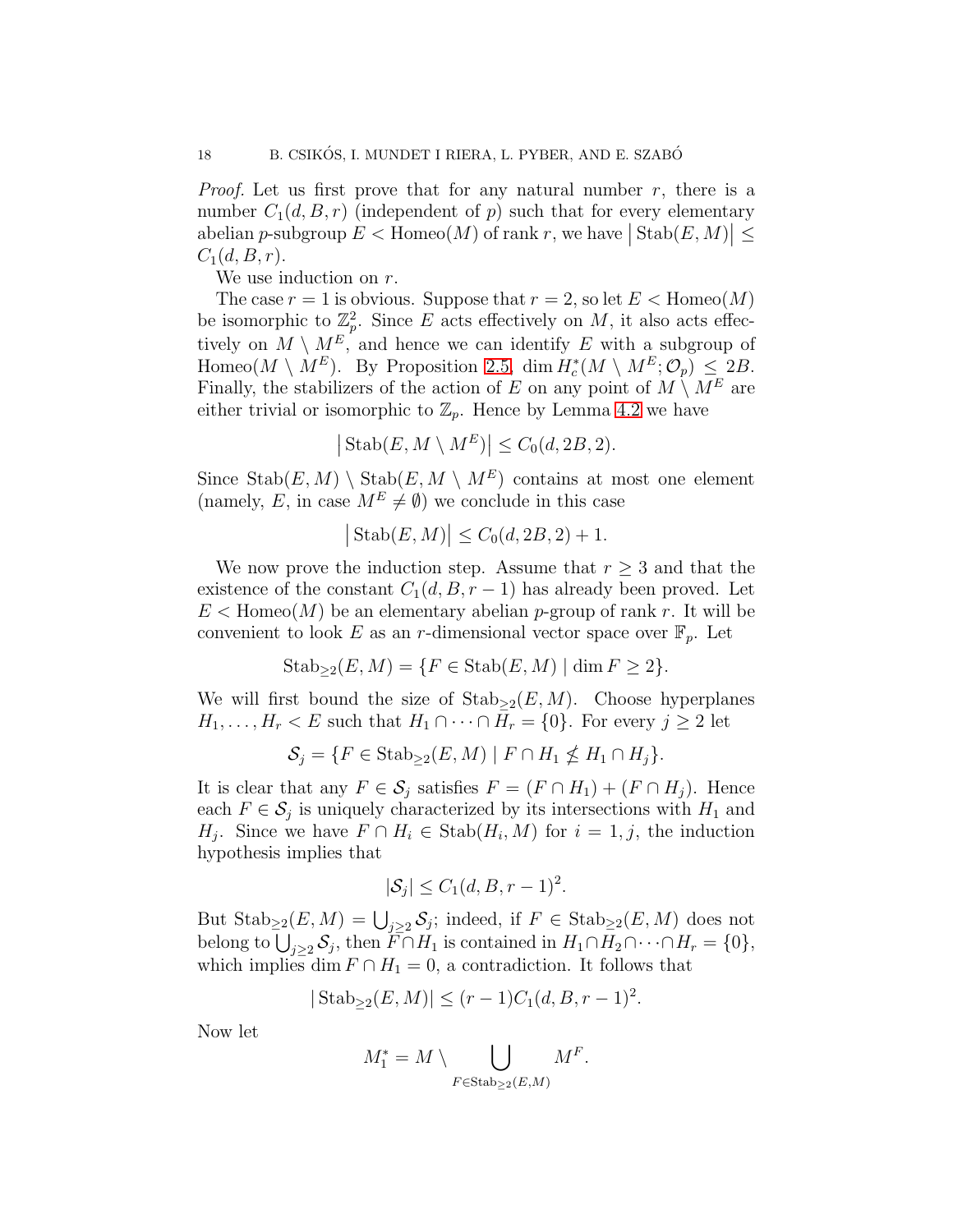Applying repeatedly inequality [\(3\)](#page-4-3), we obtain

$$
\dim H_c^*(M_1^*; \mathcal{O}_p) \le 2^{(r-1)C_1(d, B, r-1)^2} B.
$$

We have

$$
Stab(E, M) = Stab(E, M1*) \cup Stab\geq 2(E, M),
$$

and the stabilizers of the action of E on  $M_1^*$  are either trivial or isomorphic to  $\mathbb{Z}_p$ . Hence by Lemma [4.2](#page-15-1) the size of  $\text{Stab}(E, M)$  is at most

$$
C_1(d, B, r) := C_0(d, 2^{(r-1)C_1(d, B, r-1)^2}B, r) + (r-1)C_1(d, B, r-1)^2.
$$

This finishes the induction step, so the proof of the existence of the constants  $C_1(d, B, r)$  is now complete.

By Theorem [1.8](#page-2-0) the rank of the elementary p-subgroups  $E <$  Homeo $(M)$ is bounded independently of  $p$ , say by a constant  $R$ . Hence the number  $C_1(d, B) = \max_{1 \leq r \leq R} C_1(d, B, r)$  has the property stated in the  $\Box$  lemma.

### 5. PROOF OF THEOREM [1.3](#page-1-0) FOR GENERAL  $p$ -GROUPS

<span id="page-18-0"></span>Our proof is inductive. In order to make the induction working, we prove a slightly more general statement:

<span id="page-18-2"></span>**Theorem 5.1.** Let M be a d-cm<sub>p</sub> such that  $B = \dim H_c^*(M; \mathcal{O}_p)$  <  $\infty$ . Then there is a number  $\tilde{C} = \tilde{C}(d + B)$  (independent of p) with the following property. Each finite p-group  $G \leq \text{Homeo}(M)$  has a characteristic subgroup  $H \leq G$  of index at most  $\tilde{C}$  containing the center  $\mathcal{Z}(G)$  such that

$$
|\operatorname{Stab}(H,M)| \le \tilde{C}.
$$

*Proof.* The proof is by induction on d and B. If  $d = 0$ , then  $|M| \leq B$ , hence  $|G| \leq B!$  and  $|\text{Stab}(G, M)| \leq 2^{B!}$ , so the statement holds.

Now assume that  $d > 0$ , and the statement holds for  $\mathfrak{cm}_n$ 's of dimension  $d$ , and for each  $d$ -cm<sub>p</sub> N with dim  $H_c^*(N; \mathcal{O}_p) < B$ .

Let  $M$  be as in the statement. To complete the induction step, we need three claims:

<span id="page-18-1"></span>**Claim A.** There is a number  $C_2(d+B)$  (independent of p) such that every finite p-group  $G <$  Homeo(M) has a characteristic subgroup  $H \leq$ G of index at most  $C_2(d+B)$ , containing  $\mathcal{Z}(G)$ , such that

$$
\left| \left\{ K \in \text{Stab}(H, M) \, \middle| \, K \cap \mathcal{Z}(G) \neq \{1\} \right\} \right| \leq C_2(d + B).
$$

*Proof.* Let  $E \leq \mathcal{Z}(G)$  be the subgroup of elements of order p. First we pick a subgroup  $L \in \text{Stab}(E, M)$  different from  $\{1\}.$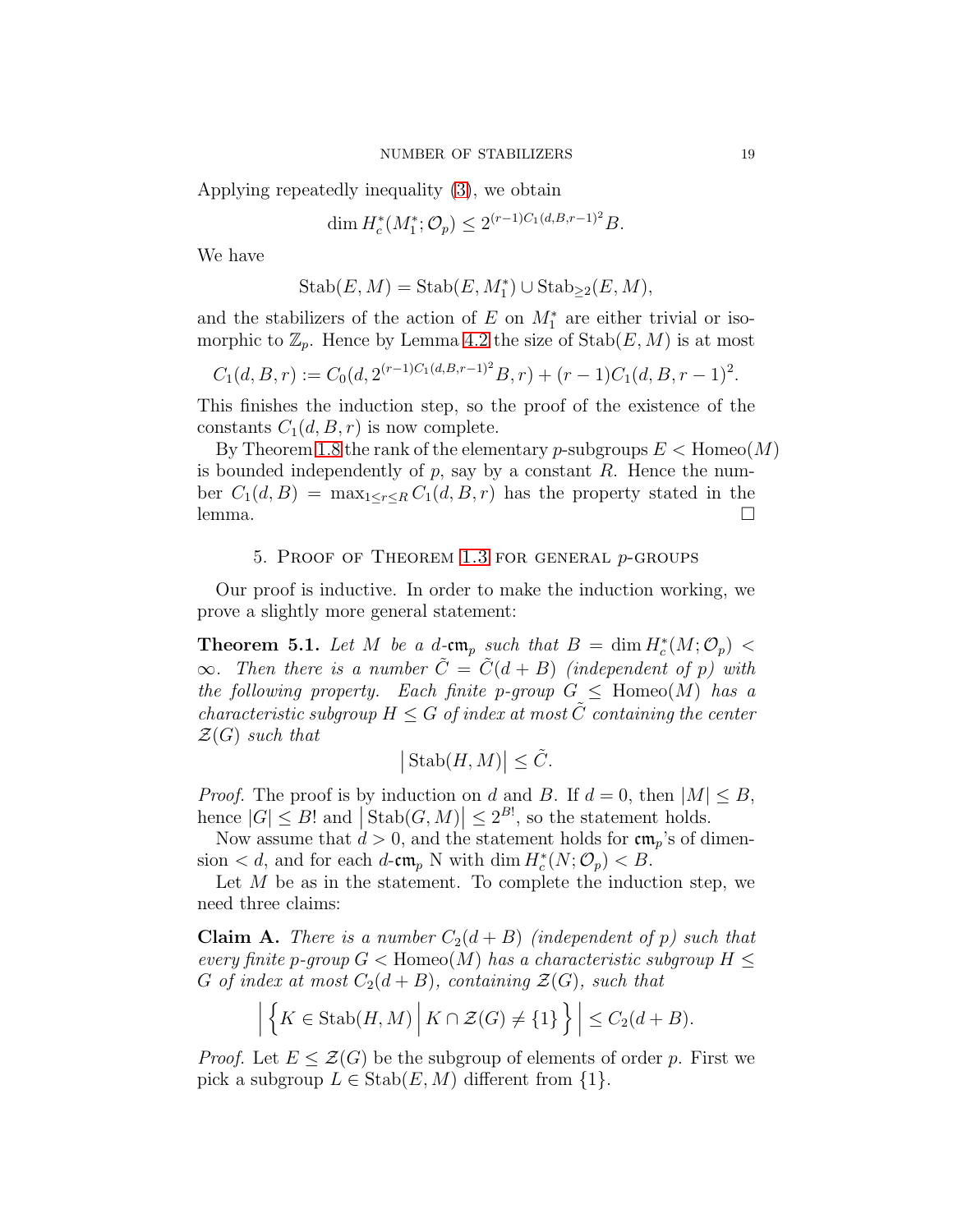Denote by  $M_s^L$  the union of the s-dimensional connected components of  $M^L$ . By assumption  $M^L \neq M$ , hence if  $M_s^L \neq \emptyset$ , then either  $s < d$ and dim  $H_c^*(M_s^L; \mathcal{O}_p) \leq \dim H_c^*(M^L, \mathcal{O}_p) \leq B$  by Proposition [2.5](#page-4-0) or  $s = d$  and dim  $H_c^*(M_s^L; \mathcal{O}_p) < \dim H_c^*(M, \mathcal{O}_p) = B$ .

In both cases the induction hypothesis applies to  $M_s^L$  and the image of G in Homeo( $M_s^L$ ), and gives us a subgroup  $H_s \leq G$  of index at most  $\tilde{C}(d+B-1)$  containing  $\mathcal{Z}(G)$  such that

$$
\left| \text{Stab}(H_s, M_s^L) \right| \le \tilde{C}(d + B - 1).
$$

Let H be the intersection of all subgroups of G of index at most  $\ddot{C}(d +$  $B-1$ ) containing  $\mathcal{Z}(G)$ . It is characteristic, and setting

$$
\mathcal{S}_{H,L} = \{ K \in \text{Stab}(H,M) \mid K \cap E = L \}
$$
  

$$
\subseteq \bigcup_{s=0}^{d} \{ K \cap H \mid K \in \text{Stab}(H_s, M_s^L) \},
$$

we have

$$
|\mathcal{S}_{H,L}| \le (d+1)\tilde{C}(d+B-1).
$$

Moreover, by Theorem [1.8](#page-2-0) the rank of G is at most  $r(d, B)$ , so by [\[10,](#page-23-7) Corollary 1.1.2] the number of subgroups of G of index at most  $C(d + B - 1)$  is bounded by

$$
x(d+B) = \tilde{C}(d+B-1)^2 \left( \tilde{C}(d+B-1)! \right)^{r(d,B)-1},
$$

and the index of H in G is at most  $\tilde{C}(d + B - 1)^{x(d+B)}$ . Since

$$
\left\{K\in \text{Stab}(H,M)\,\middle|\, K\cap\mathcal{Z}(G)\neq\{1\}\right\}=\bigcup_{L\in \text{Stab}(E,M),\atop L\neq\{1\}}\mathcal{S}_{H,L},
$$

Lemma [4.3](#page-16-1) implies the claim.

<span id="page-19-0"></span>Claim B. If  $p > C_2(d + B)$ , then for each finite p-subgroup  $G <$ Homeo(M), every stabilizer  $K \in \text{Stab}(G, M)$  with  $|K| > 1$  intersects  $\mathcal{Z}(G)$  non-trivially:

$$
K \cap \mathcal{Z}(G) \neq \{1\}.
$$

*Proof.* We prove this by induction on  $|G|$ . To begin with, the claim holds if  $G$  is abelian. For the induction step we assume that the claim holds for all groups smaller than G.

Suppose there is a subgroup  $K \in \text{Stab}(G, M)$  with  $K \cap \mathcal{Z}(G) = \{1\}.$ 

Let  $\mathcal{Z}_0 = \{1\} \leq \mathcal{Z}_1 \leq \mathcal{Z}_2 \leq \ldots$  denote the upper central series of G, i.e.  $\mathcal{Z}_{k+1}/\mathcal{Z}_k = \mathcal{Z}(G/\mathcal{Z}_k)$  for all  $k \geq 0$ . Since G is a p-group, the union of these subgroups is  $G$ . In particular, one of them contains  $K$ .

$$
\sqcup
$$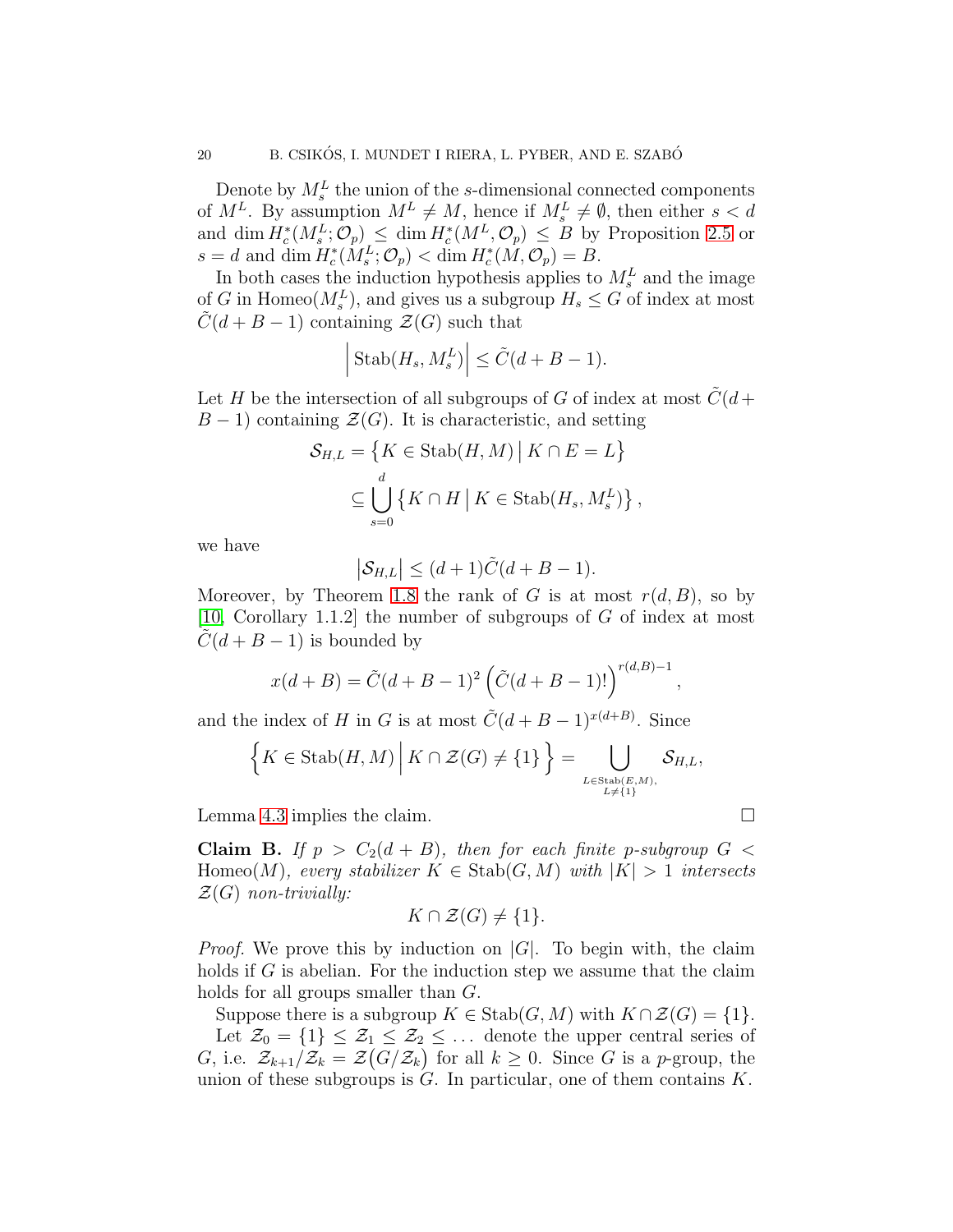Let t be the largest index such that  $K \cap \mathcal{Z}_t = \{1\}$ . By assumption  $t \geq$ 1. Choose an element  $h \in K \cap \mathcal{Z}_{t+1}$  of order p. Let L be the subgroup generated by  $\mathcal{Z}_t$  and h. By construction  $\langle h \rangle = K \cap L \in \text{Stab}(L, M)$ .

Since  $L/\mathcal{Z}_t$  is central in  $G/\mathcal{Z}_t$ , its pre-image L must be normal in G. Since  $\mathcal{Z}_t/\mathcal{Z}_{t-1} = \mathcal{Z}(G/\mathcal{Z}_{t-1})$  and  $L/\mathcal{Z}_t$  is cyclic, we obtain that  $L/Z_{t-1}$  is abelian, and  $G/Z_{t-1}$  is non-abelian. In particular,  $L \neq G$ .

By the induction assumption the claim is valid for  $L$ , and combining this with Claim [A](#page-18-1) we obtain a subgroup  $L \leq L$  of index less than p such that  $|\operatorname{Stab}(\tilde{L},M)| \leq C_2(d+B) + 1$  (the +1 stands for the subgroup  $\{1\}$ ). But L is a p-group, hence  $L = L$ , and

$$
|\operatorname{Stab}(L,M)| \le C_2(d+B) + 1
$$

Since L is normal, all G-conjugates of the subgroup  $\langle h \rangle$  belong to Stab(L, M), hence there are at most  $C_2(d+B)$  such conjugates.

On the other hand, the number of G-conjugates of any subgroup of L is either 1, or divisible by p. Since p is large, we obtain that  $\langle h \rangle$  is G-invariant, i.e., it is normal in  $G$ .

Since  $\langle h \rangle$  is a cyclic group of order p, the size of its automorphism group is not divisible by p. This implies the G acts trivially on  $\langle h \rangle$ . In other words,  $\langle h \rangle \leq \mathcal{Z}(G)$ , a contradiction. This completes the induction step.  $\Box$ 

The following is a result of Alperin [\[1\]](#page-22-3) (see also [\[9,](#page-23-8) Satz 12.1]:

<span id="page-20-0"></span>**Proposition 5.2.** If E is a subgroup of a p-group  $G$ , maximal subject to being normal abelian and of exponent at most  $p^n$ , then any element of order at most  $p^n$  which centralizes E lies in E, unless perhaps  $p = 2$ and  $n = 1$ .

<span id="page-20-1"></span>**Claim C.** If  $p \leq C_2(d+B)$ , then each finite p-subgroup  $G <$  Homeo $(M)$ has a characteristic subgroup  $H \leq G$  of index at most  $C_3 = C_3(d+B)$ , containing  $\mathcal{Z}(G)$ , such that

$$
|\operatorname{Stab}(H,M)| \le C_2(d+B).
$$

*Proof.* By Theorem [3.6,](#page-14-1) the rank of G is bounded by  $r(d, B)$ .

If  $p = 2$ , then we set  $n = 2$ , otherwise we set  $n = 1$ . Let  $E \leq G$  be a subgroup maximal subject to being normal abelian and of exponent  $p^{n}$ . By assumption,  $|E| \leq C_2(d+B)^{2r(d,B)}$ , hence the index of the centralizer  $\mathcal{C}_G(E)$  is also bounded by some function  $C_3(d+B)$ .

The center of  $\mathcal{C}_G(E)$  contains  $\mathcal{Z}(G)$  and E. By Proposition [5.2](#page-20-0) we know that in  $\mathcal{C}_G(E)$  each element of order p is contained in E. In particular, if  $K \leq \mathcal{C}_G(E)$  and  $K \neq \{1\}$ , then  $K \cap E \neq \{1\}$ .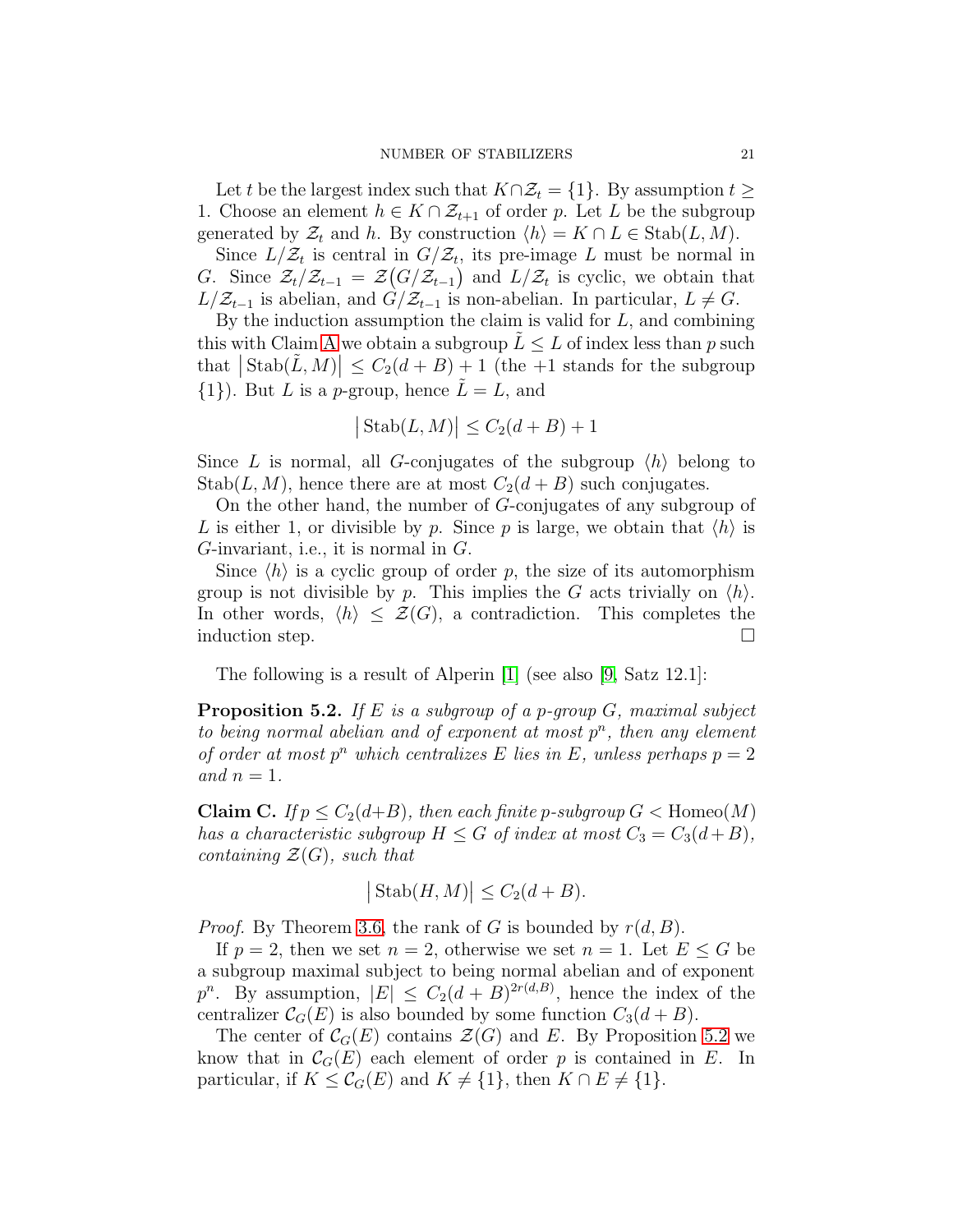Applying Claim [A](#page-18-1) to the group  $\mathcal{C}_G(E)$  we obtain a subgroup  $H \leq$  $\mathcal{C}_G(E)$  of bounded index, containing  $\mathcal{Z}(G)$  and E, such that  $|\operatorname{Stab}(\tilde{H},M)|$ is bounded. Then  $|G : H| = |G : C_G(E)| \cdot |C_G(E) : H|$  is bounded.

Finally, let  $H \leq H$  be the intersection of all subgroups of G containing  $\mathcal{Z}(G)$  whose index is  $|G : H|$ . It is characteristic, by [\[10,](#page-23-7) Corollary 1.1.2] it has bounded index, it contains  $\mathcal{Z}(G)$ , and  $|\text{Stab}(H,M)| \le$  $|\operatorname{Stab}(\tilde{H},M)|$ . This proves the claim.

5.1. Completing the proof of Theorem [5.1.](#page-18-2) Claim [A](#page-18-1) gives us a subgroup  $H \leq G$  of bounded index, containing  $\mathcal{Z}(G)$ , such that

$$
\left| \left\{ K \in \text{Stab}(H, M) \, \middle| \, K \cap \mathcal{Z}(G) \neq \{1\} \right\} \right| \leq C_2(d + B).
$$

Since  $\mathcal{Z}(G) \leq \mathcal{Z}(H)$ , depending on the value of p, either Claim [B](#page-19-0) or Claim [C](#page-20-1) completes the induction step.  $\Box$ 

*Proof of Theorem [1.3.](#page-1-0)* As dim  $H_c^*(M; \mathcal{O}_p)$  is bounded in terms of  $H_*(M; \mathbb{Z})$ by Lemma [3.2,](#page-12-3) the statement follows from Theorem [5.1.](#page-18-2)  $\Box$ 

## 6. Proof of Corollary [1.5](#page-1-1)

We need some topological information about the fixed point structure of finite p-group actions.

<span id="page-21-0"></span>Lemma 6.1. Let M be a topological space whose connected components are  $\mathfrak{cm}_p$ -s such that  $B = \dim H_c^*(M; \mathcal{O}_p) < \infty$ . Let H be a finite psubgroup acting continuously on M. For each subset  $S \subseteq$  Stab $(H, M)$ and each subgroup  $K \leq H$ , we define the following subsets of M.

$$
F_{\mathcal{S}} = \bigcup_{L \in \mathcal{S}} M^L \qquad and \qquad U_{\mathcal{S}}^K = M^K \setminus F_{\mathcal{S}}.
$$

Then

$$
\dim H_c^*(U_{\mathcal{S}}^K; \mathcal{O}_p) \le 2^{|\mathcal{S}|}B.
$$

*Proof.* We argue by induction on the size of S. For  $S = \emptyset$  the statement holds by Proposition [2.5](#page-4-0) [\(2\)](#page-4-1). Assume now that it holds for some  $S$ , and consider the subset  $\mathcal{S}' = \mathcal{S} \cup \{L\}$  for some  $L \in \text{Stab}(H, M) \setminus \mathcal{S}$ . Then

$$
U_{\mathcal{S}'}^K = U_{\mathcal{S}}^K \setminus M^L = U_{\mathcal{S}}^K \setminus U_{\mathcal{S}}^{\langle K, L \rangle}.
$$

The long exact sequence for cohomology with compact support corresponding to the closed subset  $U_{\mathcal{S}}^{\langle K,L \rangle} \subseteq U_{\mathcal{S}}^K$  (see [\[3,](#page-22-1) II-10.3]), Proposition [2.5\(](#page-4-0)[1\)](#page-4-2), and the induction hypothesis imply that

$$
\dim H_c^*(U_{\mathcal{S}'}^K; \mathcal{O}_p) \le \dim H_c^*(U_{\mathcal{S}}^K; \mathcal{O}_p) + \dim H_c^*(U_{\mathcal{S}}^{(K,L)}; \mathcal{O}_p)
$$
  

$$
\le 2^{|{\mathcal{S}}|}B + 2^{|{\mathcal{S}}|}B = 2^{|{\mathcal{S}}'|}B.
$$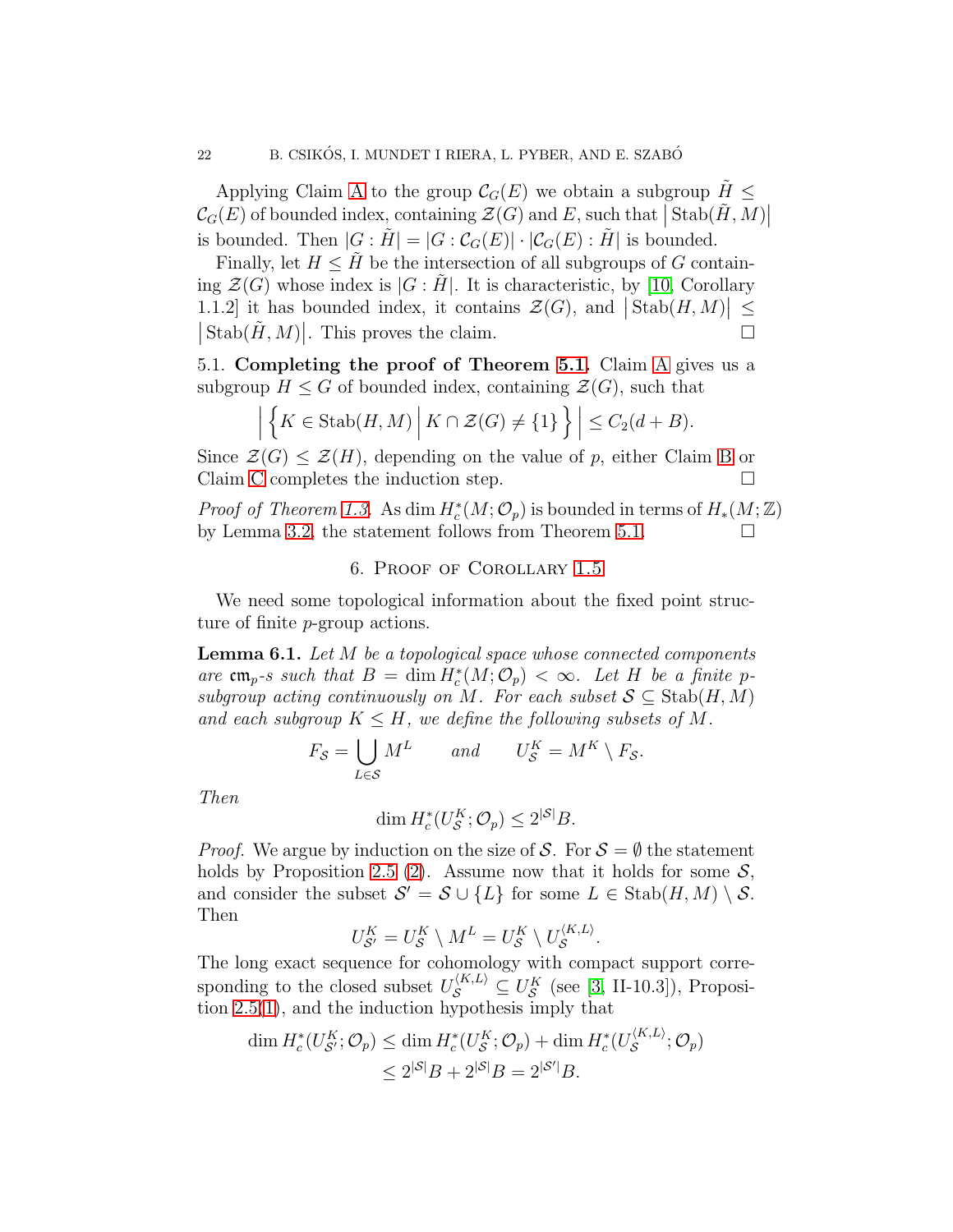This completes the induction step.

<span id="page-22-4"></span>**Corollary 6.2.** Let M be a d-cm<sub>p</sub> such that  $B = \dim H_c^*(M; \mathcal{O}_p) < \infty$ and G a finite p-subgroup acting continuously on M. Then G has a characteristic subgroup  $H \leq G$  of index at most  $\check{C} = \check{C}(d, B)$  containing the center of G such that for each  $K \in \text{Stab}(H, M)$ , the connected components of the locally closed subset  $\mathring{M}^K = \{x \in M \mid H_x = K\}$  are  $\mathfrak{cm}_{p^{-}s}$  and

$$
\dim H^c_*(\mathring{M}^K; \mathbb{F}_p) = \dim H^*_c(\mathring{M}^K; \mathcal{O}_p) \leq \breve{C}.
$$

*Proof.* For any subgroup  $K \leq G$ , the set  $\mathring{M}^K$  is an open subset of  $M^K$ , hence its connected components are  $\mathfrak{cm}_{p}$ -s by Proposition [2.5.](#page-4-0) Then  $\dim H^c_*(\mathring{M}^K; \mathbb{F}_p) = \dim H^*_c(\mathring{M}^K; \mathcal{O}_p)$  by the Poincaré duality (which is valid with Borel-Moore homology with compact support, see [\[3,](#page-22-1) V-9.2]).

With the notation of Theorem [5.1,](#page-18-2) let  $\hat{C} = \max_{d' \le d} \tilde{C}(d' + B)$ , and let H be the intersection of all subgroups of G of index at most  $\hat{C}$ containing the center of  $G$ . This is a characteristic subgroup of  $G$ . By Theorem [3.6,](#page-14-1) the rank of  $G$  is bounded, so the index of  $H$  in  $G$  is also bounded in terms of d and B.

We apply Lemma [6.1](#page-21-0) to a subgroup  $K \in \text{Stab}(H, M)$  and the subset

$$
\mathcal{S} = \{ L \in \text{Stab}(H, M) \mid L > K \}.
$$

In this case  $U_{\mathcal{S}}^K = \mathring{M}^K$  and  $|\mathcal{S}| < |\text{Stab}(H, M)| \leq \hat{C}$ , so we obtain a bound on dim  $H_c^*(\mathring{M}^K; \mathcal{O}_p)$  depending on d and B.

*Proof of Corollary [1.5](#page-1-1) and Remark [1.7.](#page-2-1)* By Lemma [3.2,](#page-12-3)  $\dim H_c^*(M; \mathcal{O}_p)$ is bounded in terms of  $H_*(M;\mathbb{Z})$ . Then Corollary [6.2](#page-22-4) gives us a subgroup H such that  $\dim H^c_*(\mathring{M}^K; \mathbb{F}_p) = \dim H^*_c(\mathring{M}^K; \mathcal{O}_p)$  is bounded in terms of dim(M) and  $H_*(M;\mathbb{Z})$  for all  $K \in \text{Stab}(H,M)$ . If K is minimal in  $\text{Stab}(H, M)$  then  $\tilde{M}^K$  is an open submanifold in M, hence its Borel-Moore homology with compact support is isomorphic to its singular homology.

#### **REFERENCES**

- <span id="page-22-3"></span>1. Jonathan L. Alperin, Centralizers of abelian normal subgroups of p-groups, Journal of Algebra 1 (1964), no. 2, 110–113.
- <span id="page-22-2"></span>2. Armand Borel, Seminar on transformation groups, no. 46, Princeton University Press, 1960.
- <span id="page-22-1"></span><span id="page-22-0"></span>3. Glen E. Bredon, Sheaf theory, vol. 170, Springer Science & Business Media, 2012.
- 4. Balázs Csikós, Ignasi Mundet i Riera, and Endre Szabó, Number of conjugacy classes of stabilizer subgroups in a finite group acting on a manifold, preprint.